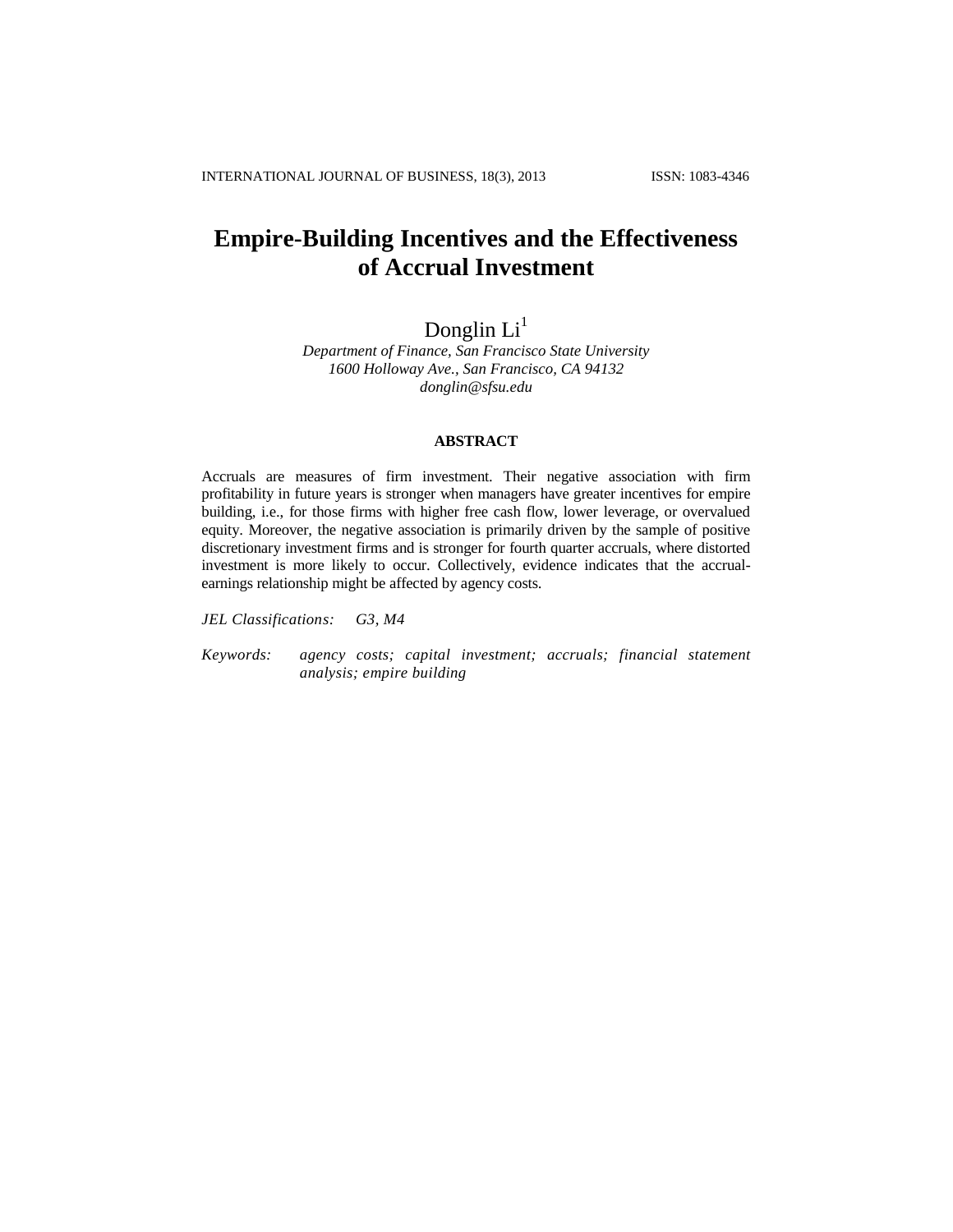#### **I. INTRODUCTION**

In his influential paper, Sloan (1996) shows that high (low) accruals predict lower (higher) future profits and stock returns.<sup>2</sup> While this well-known accrual anomaly has continued to intrigue financial economists after a decade, a recent work by Fairfield et al. (2003a) puts more pieces into the accrual puzzle by revealing that growth in the book value of long-term operating assets, or "long-term asset accruals" in a more comprehensive accrual definition, has an equally strong negative association with future profits and stock returns.

In explaining their findings, Fairfield et al. (2003a) argue that working capital accruals and long-term asset accruals are both proxies for firm growth. They conjecture that the negative implications of these accruals for future profitability may be related to conservative accounting or diminishing marginal returns on investments. Richardson et al. (2005) posit that the measurement of long-term asset accruals and working capital accruals entails more subjectivity and less reliability than the measurement of other items, such as cash flows or liability changes. They, thus, suggest that measurement error, be it from innate accounting attributes or earnings manipulation, accounts for the negative association between accruals/long-term asset accruals and future profitability.

In this paper, I provide another potential explanation. In the accounting literature, accruals are traditionally viewed as an attribute of earnings management or earnings discretion (Xie, 2001; Chan et al., 2004). However, they are also a measure of firm investment in current working capital.<sup>1</sup> In the corporate finance literature, longterm asset accruals have been shown as a valid measure of capital investment (Hsiao and Li, 2013). I link firm investment in accruals/long-term asset accruals to agency theory (Jensen, 1986; Jensen 2005) and document evidence that the empire-building agency cost (over-investment) may partially explain the negative association between accruals/long-term asset accruals and future profitability.<sup>3</sup>

Specifically, I find that the negative association is stronger when firms have greater investment discretion, i.e., for those firms with higher free cash flow and lower leverage. The association is also stronger following equity overvaluation that may prompt management to over-invest in property, plant, equipment, and perhaps other working capital. Applying a parsimonious model to decompose investment into a nondiscretionary component and a discretionary component, I find that the negative association is primarily driven by the positive discretionary investment sample, where over-investment is more likely to occur. In the negative discretionary investment sample, there does not appear to be a negative association. Lastly, the negative association seems stronger for accruals and long-term asset accruals generated in the fourth fiscal quarter, when management are often in a position to either spend the money or "waste" the budget.<sup>4</sup> Collectively, evidence shows that agency costs could potentially affect the accrual-earnings relationship.

In this study, I do not attempt to distinguish behaviors between accruals and long-term asset accruals. Long-term asset accruals may be viewed as long-term investment, and accruals may be viewed as short-term investment. I put them side-byside to highlight the common attributes between them.

My work is also related to Titman et al. (2004), who find that the negative association between capital investment and stock returns is affected by free cash flow and leverage. However, they do not study accruals or long-term accruals. Nor do they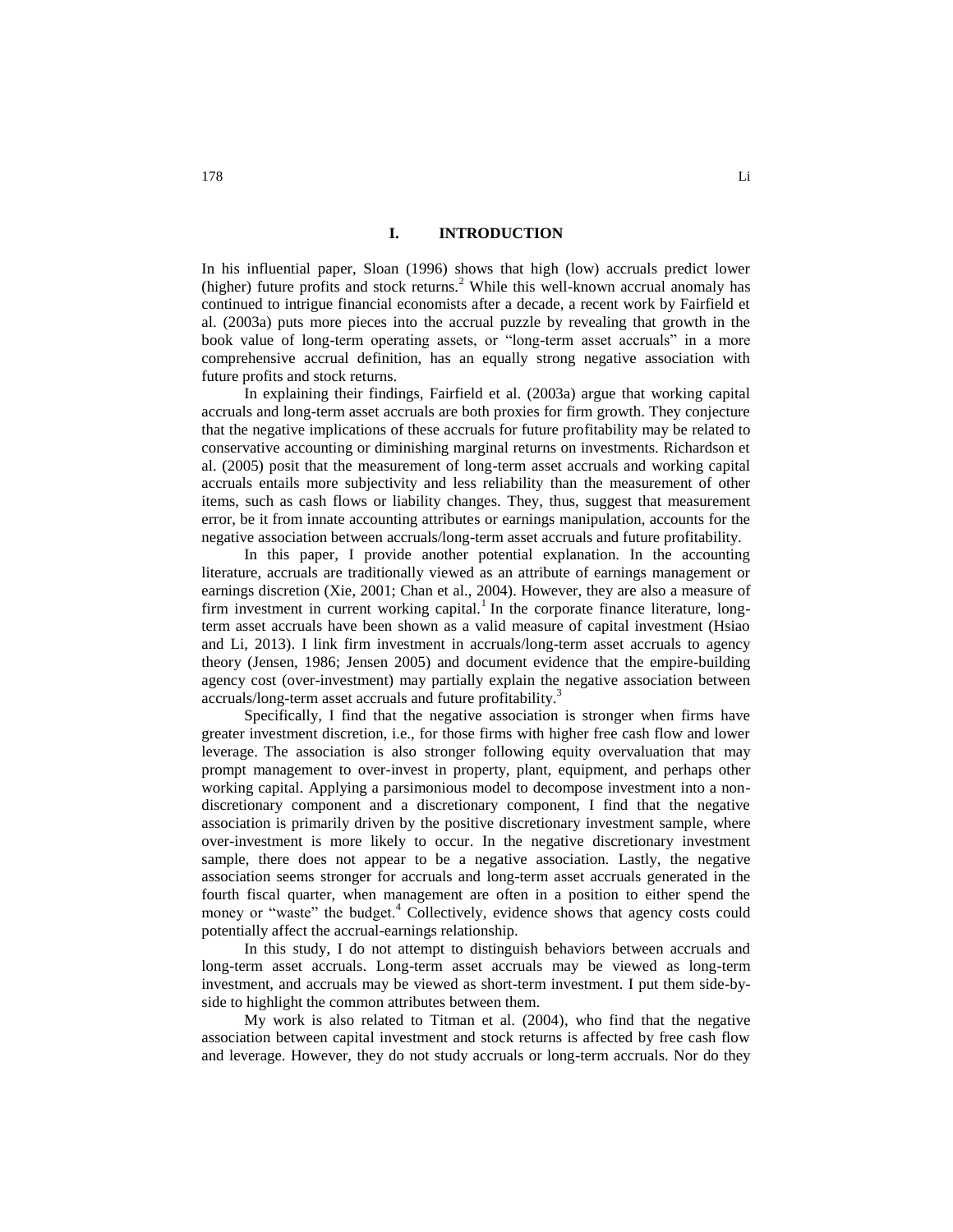examine the association between accruals and firm profitability. The negative relationship between accruals and future stock returns does not necessarily imply market inefficiency or agency problems. Even in an efficient market, accruals/investment could negatively co-vary with future stock returns if, in anticipation of lower future discount rates, firms endogenously increase investment (Lamont, 1997; Zhang et al., 2008) or if accruals/investment are accompanied by risk exposure changes in equity (Anderson and Garcia-Feijoo, 2006). I believe my evidence, which illuminates the ways in which agency costs affect firm fundamentals, helps distinguish between competing explanations for accruals/investment-related anomalies. To the extent that firm fundamentals have deteriorated following distorted investments, my evidence reveals that the underlying cause may be related to agency issues rather than endogeneity or omitted risk factors.

My study contributes to the literature of agency theory in corporate finance and that of accrual anomaly in accounting. First and foremost, this is the first study that provides direct evidence on agency costs and overvalued equity mediating the association between accruals/long-term asset accruals and firm performance. Results suggest that empire-building incentives appear to be an important agency issue because they distort firm investment. Second, I show that the negative association between accruals and firm profitability exists primarily in the sample of positive discretionary accruals and is much less detectable in firms with negative discretionary accruals. Since accrual unreliability and the associated measurement errors are not limited to the former sample, they are unlikely to be the *sole* cause of the lower persistence of accruals. More interestingly, my evidence mirrors the fact that accrual anomaly is largely driven by the sample of positive accruals but is scant in the sample of negative accruals. This suggests that the accrual anomaly likely results from investors' irrational expectations of firm fundamentals and is less likely from missing risk factors. My evidence, thus, may shed light on the underlying cause of the accrual anomaly.

It should be noted that I make no claims that agency cost is the only underlying cause of the accruals-future profitability relationship; in fact, an over-investment explanation could even be nested within a broader theory of diminishing marginal returns on investments. Moreover, the explanations of agency cost, measurement error, and earnings management may reinforce each other if managers with empire-building incentives misrepresent accounting numbers to portray overly-optimistic investment opportunities (e.g., Beneish, Lee, and Nichols, 2012). If asset accruals entail more subjectivity and measurement error than liability accruals, they could be easier targets for earnings management. Future studies may explore these possibilities.

In Section II, I summarize relevant literature and I present hypotheses. In Section III, the sample is discussesed and a negative association between accruals, long-term asset accruals, and future profitability is established. Section IV presents my empirical results. The conclusion is provided in Section V.

## **II. LITERATURE REVIEW AND HYPOTHESIS DEVELOPMENT**

## **A. Literature Review**

In the literature on financial statement analysis, it has long been documented that various accounting items can be strong predictors of future earnings. Among a plethora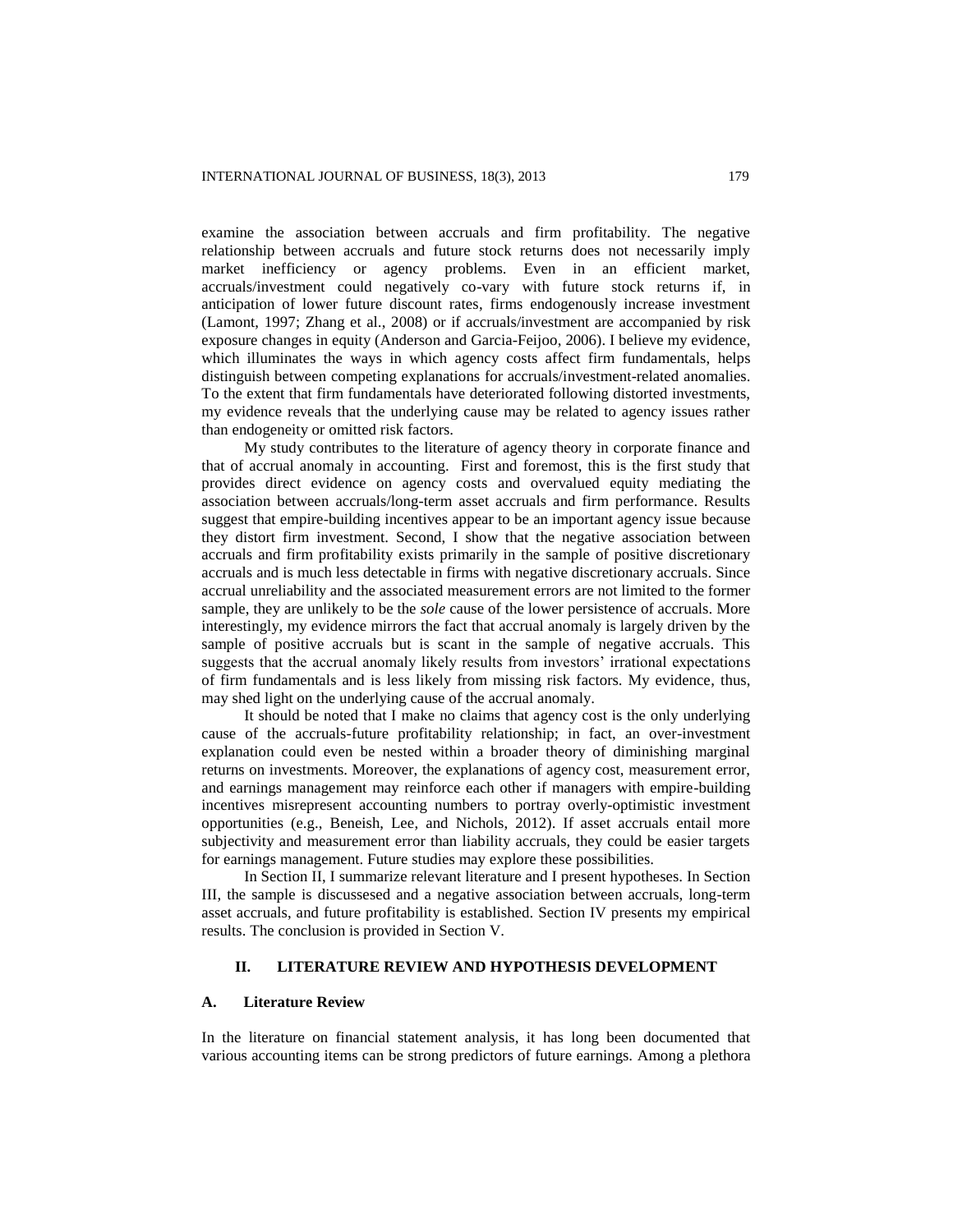of accounting items, investment in long-term operating assets, i.e., long-term asset accruals, represents one importance piece of information. Surprisingly, few studies have addressed their implications for future profitability. One exception is Abarbanell and Bushee (1997) who examine the implications of several fundamental signals, including a measure of industry-adjusted growth in capital expenditures, for future profitability. Fairfield et al. (2003a) find that two components of the annual changes in net operating assets—accruals and long-term operating accruals—are equally strong negative predictors of future profitability and stock returns. They hypothesize that the accrual anomaly documented by Sloan (1996) is a growth effect caused by diminishing returns on investment or conservative accounting. Zhang (2007) and Kothari et al. (2005) suggest that accrual anomaly may be related to firm investment. On the other hand, Richardson et al. (2005) point out that different reliabilities associated with various operating accruals should result in different implications for future profitability. In other words, when future profitability is regressed on current profitability and various accruals, accruals and long-term asset accruals should have negative coefficients because these accruals, unlike the cash components of earnings, are often estimated with error.

In corporate finance, there is much empirical evidence which suggests that free cash flow can exacerbate firm over-investment (e.g., Blanchard et al., 1994), whereas debt can mitigate over-investment (e.g., Harvey et al., 2001). Jensen (2005) suggests that overvalued equity may bring various agency costs to a firm, including excessive investing activities. Callen et al. (1996) suggest that firms are more likely to incur excessive capital expenditures in the fourth quarter when managers are in a position to either spend the money or "waste" the budget for the fiscal year. Brown and Pinello (2007) argue that firms engage in less earnings management in the fourth fiscal quarter than in other quarters. I rely on these findings to develop my hypotheses.

#### **B. Hypothesis Development**

I first establish that the negative association between accruals/long-term asset accruals and future profitability is robust and not purely a result of conservative accounting. Although this is not the focus of this paper, establishing such a relationship is necessary to provide support for the hypotheses that follow. Penman (2001, p. 561) argues that conservative accounting could make the profitability of new investment appear relatively less profitable in earlier years and more profitable in later years. For example, the use of accelerated depreciation methods for reporting purposes may overstate the depreciation in earlier years after capital investments. If conservative accounting is the dominant force underlying the accruals-earnings relationship, the temporarily dampened profitability will reverse sometime in the future. Consequently, accruals/long-term asset accruals may be a positive portent for long-term future profitability. This leads to my first hypothesis, stated as an alternative to reversal in profitability:

### *H1: The negative association between accruals/long-term asset accruals and future profitability does not reverse in longer periods.*

Evidence consistent with hypothesis H1 would call for an economic explanation for the accruals-future profitability association.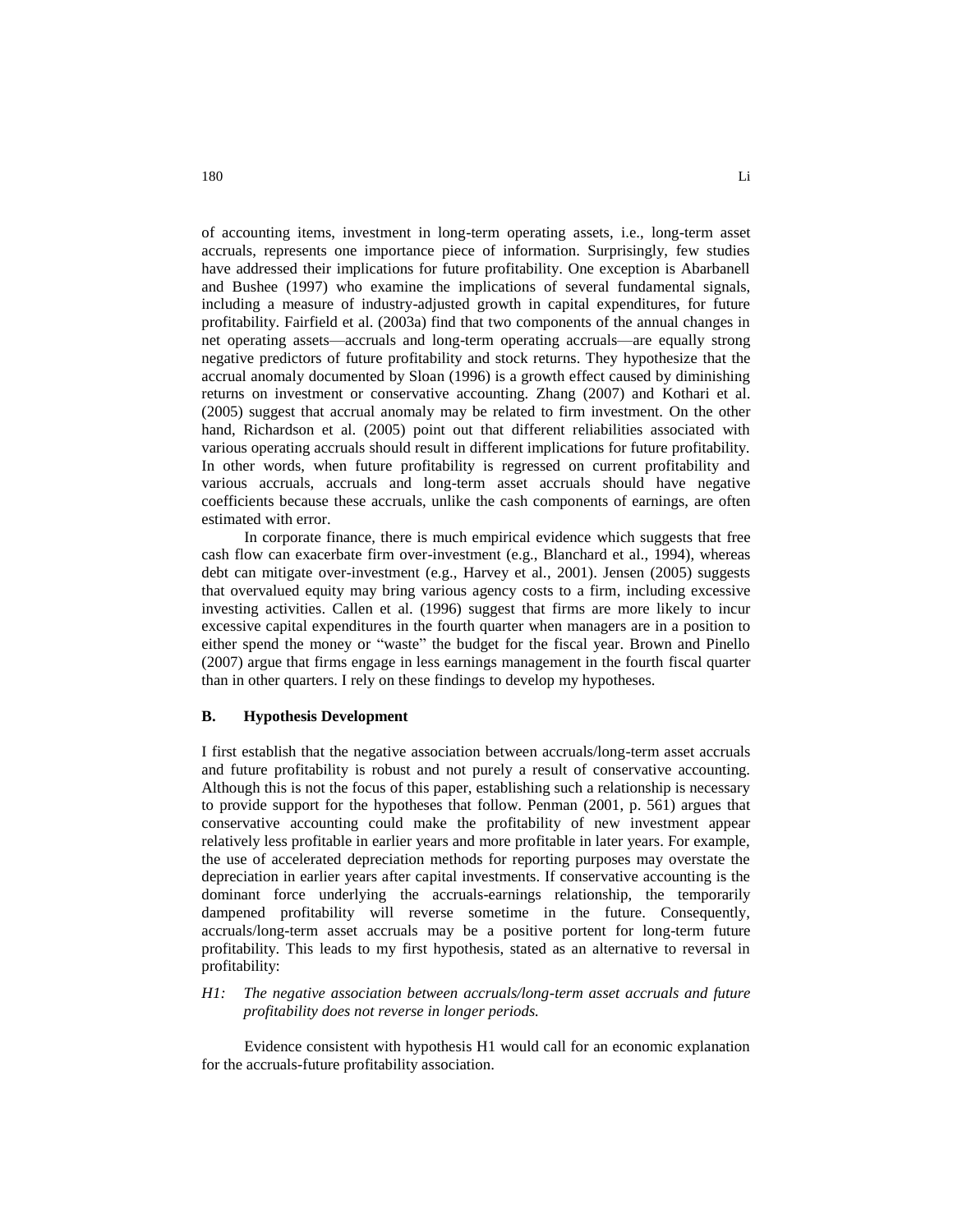While even optimal investment might lead to lower profitability because of diminishing marginal returns on investments, sub-optimal investment can further erode profitability. The separation of management and ownership creates the potential for management to engage in sub-optimal activities including empire-building behavior. Managers of firms with high free cash flow can act opportunistically, indulging in "value-destroying activities" and "overinvest[ing] and misus[ing] the funds" (Jensen, 1986). Excessive free cash flow enables managers to invest in projects of negative net present values (NPV) after exhausting positive NPV projects (Blanchard et al., 1994; Richardson, 2006). On the other hand, when firms have a cash shortfall, the possibility of over-investment is mitigated because these firms are forced to raise funds through external markets, which provide a monitoring role. If wanton over-investment further reduces future profitability, ceteris paribus, I would expect to observe a more negative association between investment (accruals and long-term asset accruals) and future profitability for firms with high free cash flow.<sup>5</sup>

Leverage could potentially mitigate the problem of over-investment. Leverage restricts the use of internal funds generated in a firm by forcing managers to use cash flow to meet contractual financial obligations (Jensen, 1986; Stulz, 1990). Empirebuilding incentives for managers may be constrained by the legal rights of creditors to reorganize or even liquidate a firm in case of default. The debt market also provides management discipline. Thus, the negative association between accruals/long-term asset accruals and future profitability could reasonably be expected to be weaker in firms with high leverage. However, debt itself cannot ensure managers to invest optimally (e.g., Lyandres and Zhdanov, 2003). High leverage also brings potential costs, e.g., bankruptcy costs. Thus, I expect the effects of leverage are of second order and are weaker than those of free cash flow. This leads to the next hypothesis, stated in alternative forms:

## *H2a: The negative association between accruals/long-term asset accruals and future profitability is stronger in firms with higher free cash flow, ceteris paribus.*

*H2b: The negative association between accruals/long-term asset accruals and future profitability is weaker in firms with higher leverage, ceteris paribus.*

Overvalued equity may be more susceptible to excessive investment. A large body of recent research articulates the agency theory of overvalued equity and its implications for corporate investment decisions (e.g., Jensen, 2005; Baker et al., 2003; Dong et al., 2006). The agency theory of overvalued equity makes several predictions about corporate investment-financing decisions, which are quite distinct from the behavior predicted under the accrual reliability or conservative accounting hypotheses. Specifically, it predicts that overvalued firms are more likely to (i) excessively tap the equity market and use overvalued equity as currency to pay for mergers and acquisitions; and (ii) overinvest in property, plant, and equipment (i.e., long-term asset accruals) and other working capital (i.e., accruals). Thus, overvalued equity may aggravate the over-investment issue. This theory leads to the following hypothesis, stated in an alternative form:

*H3: The negative association between accruals/ long-term asset accruals and future profitability is stronger in firms with overvalued equity.*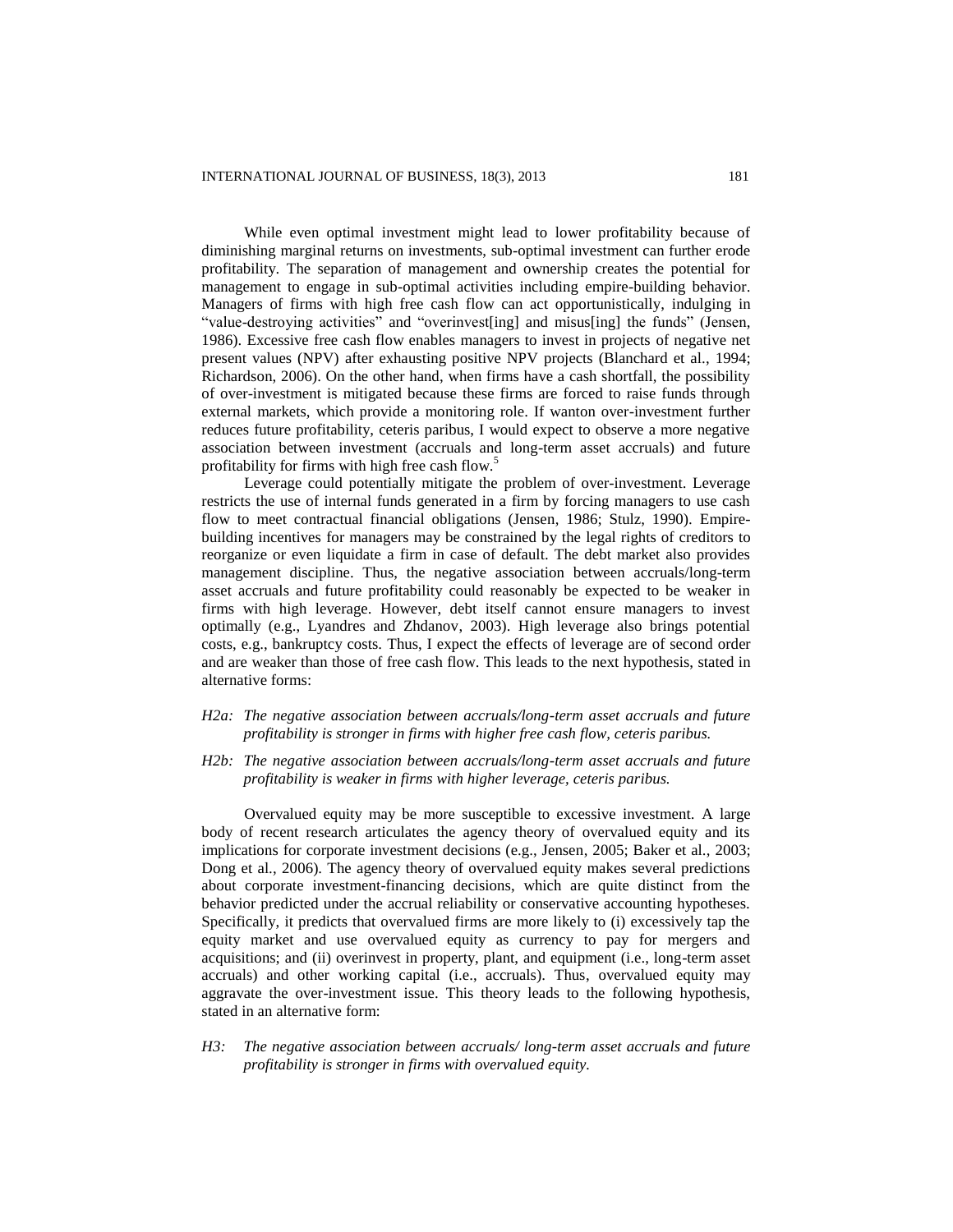If over-investment can partially explain the negative association between accruals/long-term asset accruals and future profitability, I would also expect to observe a stronger result in a sample where over-investment is more likely to occur. On the other hand, the negative association should weaken—or even disappear—in a sample with little trace of over-investment. From this assumption, I then construct a parsimonious model of discretionary investment, defined as investment not warranted by investment opportunities, and examine whether the negative association is stronger in the positive discretionary investment sample than in the negative discretionary investment sample. Since over-investment is more likely to exist in the former group, where the detriment in firm value will manifest in lower future profitability, I expect to see a stronger negative association in that group. Note that other theories such as accrual reliability make no such predictions.

*H4: The negative association between accruals/ long-term asset accruals and future profitability is stronger in the sample of positive discretionary investment than in the sample of negative discretionary investment.* 

It is well known that firm investments made in the fourth fiscal quarter may be less efficient than those made in early quarters. Callen et al. (1996) suggest that managers have incentives to over-invest in the last fiscal quarter when they are often in a position to either burn the money, or lose the last opportunity to deplete the spending budget. These opportunistic expenditures likely lead to lower investment efficiency. I, thus, expect a stronger negative association for accruals/long-term asset accruals in the fourth quarter.

*H5: The negative association between accruals/long-term asset accruals and future profitability is stronger for accruals/long-term asset accruals in the fourth quarter than those in other quarters.* 

### **III. SAMPLE**

My sample includes all US public firms that are covered both by the Compustat Industrial, Full Coverage, and Research files. For most tests, I use annual Compustat data. Financial firms (SIC codes 6000 - 6999) are excluded because their investing, operating, and financing activities may be not clearly demarcated. The full sample consists of 144,336 firm-year observations representing 16,119 firms from 1962 to  $2009$  to be included in my least restrictive test.<sup>6</sup> The number of observations in any particular test will vary depending on requirements of the test.

Table 1 reports some descriptive statistics for the key variables.<sup>7</sup> In Panel A, long-term asset accruals (LTAA) have an upper quintile of 9.4% and a lower quintile of -1.9%, suggesting that firms both invest and divest. Accruals (ACC) tend to be negative, with a mean of -0.041 and a median of -0.036, largely due to depreciation expenses. Firms, on average, are profitable with mean returns on assets (ROA) of 2.3% and median ROA of 7.1%.

Panel B shows the correlation matrix. Long-term asset accruals and accruals are both positively correlated with current year ROA with Spearman correlation coefficients of 0.266 and 0.272. This is because profitable firms tend to invest more; in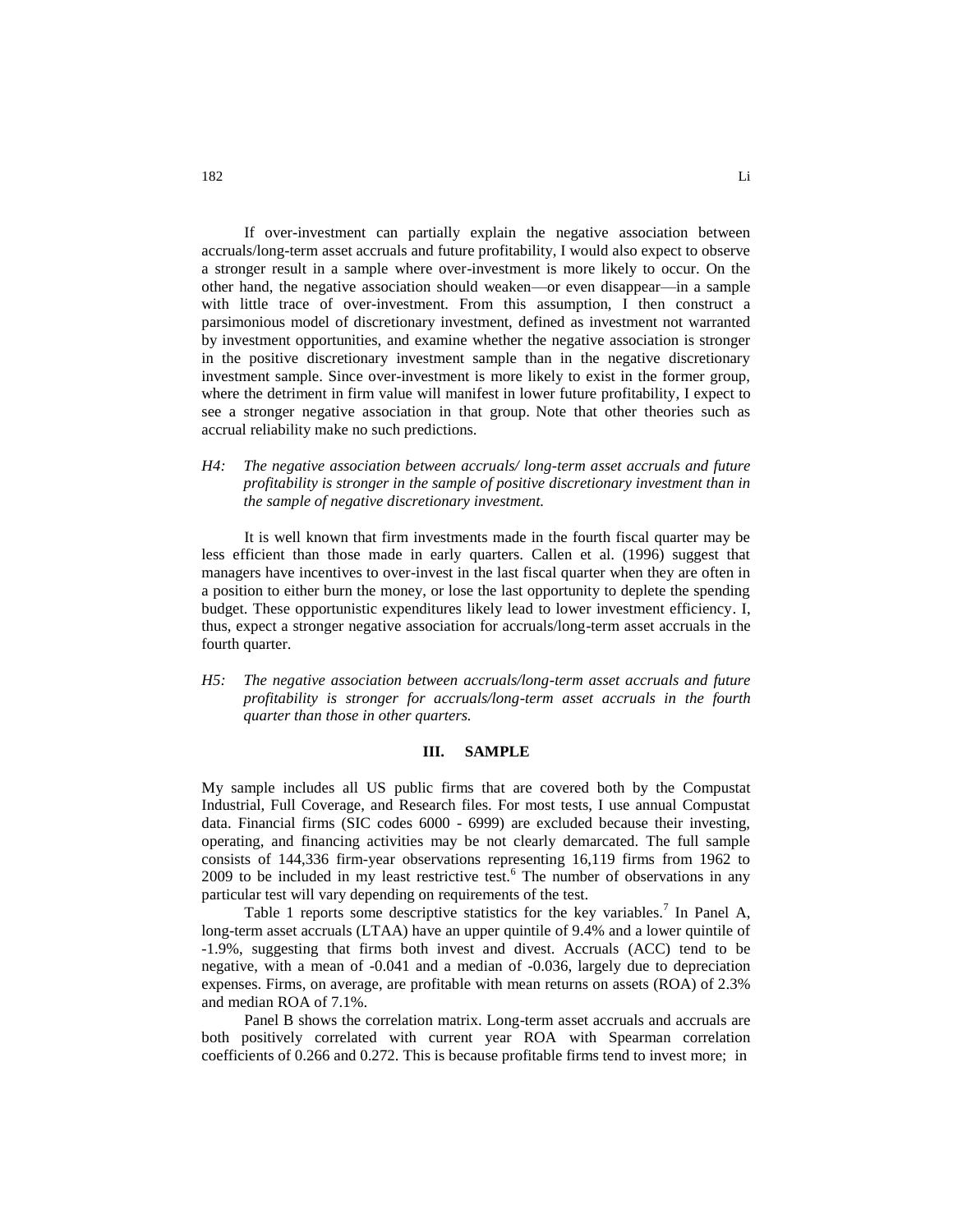|             | Mean     | <b>Std Dev</b> | 25%      | Median   | 75%   |
|-------------|----------|----------------|----------|----------|-------|
| <b>LTAA</b> | 0.051    | 0.202          | $-0.019$ | 0.022    | 0.094 |
| <b>ACC</b>  | $-0.041$ | 0.156          | $-0.089$ | $-0.036$ | 0.018 |
| <b>ROA</b>  | 0.023    | 0.198          | $-0.026$ | 0.071    | 0.136 |
| $ROA_{t+1}$ | 0.022    | 0.199          | $-0.028$ | 0.070    | 0.135 |
| <b>FROA</b> | 0.034    | 0.174          | 0.000    | 0.074    | 0.130 |
| FCF         | $-0.059$ | 0.474          | $-0.012$ | 0.055    | 0.097 |
| L           | 0.279    | 0.308          | 0.058    | 0.222    | 0.390 |
| VP          | 0.858    | 0.761          | 0.361    | 0.643    | 1.096 |

| Table 1                                       |  |
|-----------------------------------------------|--|
| Descriptive statistics and correlation matrix |  |

Panel A: Descriptive statistics

Panel B: Correlation matrix - Pearson (above diagonal) and Spearman (below diagonal)

|             | LTAA     | ACC      | <b>ROA</b> | $ROA_{t+1}$ | <b>FROA</b> | FCF       | L         | VP.      |
|-------------|----------|----------|------------|-------------|-------------|-----------|-----------|----------|
| <b>LTAA</b> |          | 0.125    | 0.158      | 0.074       | 0.041       | 0.109     | $-0.069$  | $-0.173$ |
|             |          | (<.0001) | (<.0001)   | (<.0001)    | (< .0001)   | (<.0001)  | (<.0001)  | (<.0001) |
| <b>ACC</b>  | 0.174    |          | 0.301      | 0.164       | 0.101       | 0.063     | $-0.103$  | $-0.046$ |
|             | (<.0001) |          | (<.0001)   | (<.0001)    | (<.0001)    | (<.0001)  | (<.0001)  | (<.0001) |
| <b>ROA</b>  | 0.266    | 0.272    |            | 0.791       | 0.643       | 0.658     | 0.034     | 0.049    |
|             | (<.0001) | (<.0001) |            | (<.0001)    | (< .0001)   | (<.0001)  | (< .0001) | (<.0001) |
| $ROA_{t+1}$ | 0.148    | 0.158    | 0.785      |             | 0.731       | 0.558     | 0.065     | 0.075    |
|             | (<.0001) | (<.0001) | (<.0001)   |             | (< .0001)   | (< .0001) | (<.0001)  | (<.0001) |
| <b>FROA</b> | 0.081    | 0.086    | 0.584      | 0.685       |             | 0.497     | 0.105     | 0.107    |
|             | (<.0001) | (<.0001) | (<.0001)   | (<.0001)    |             | (<.0001)  | (< .0001) | (<.0001) |
| FCF         | 0.249    | 0.022    | 0.621      | 0.496       | 0.396       |           | 0.018     | 0.067    |
|             | (<.0001) | (<.0001) | (<.0001)   | (<.0001)    | (< .0001)   |           | (< .0001) | (<.0001) |
| L           | $-0.090$ | $-0.119$ | $-0.049$   | $-0.007$    | 0.046       | $-0.106$  |           | 0.179    |
|             | (<.0001) | (<.0001) | (<.0001)   | (0.020)     | (< .0001)   | (< .0001) |           | (<.0001) |
| <b>VP</b>   | $-0.200$ | $-0.048$ | $-0.008$   | 0.033       | 0.082       | $-0.024$  | 0.215     |          |
|             | (<.0001) | (<.0001) | (0.012)    | (<.0001)    | (< .0001)   | (< .0001) | (<.0001)  |          |

The sample consists of 144,336 firm-year observations representing 16,119 firms from 1962 to 2009. Below reported correlations, p-values are shown in parentheses.

Variable definitions:

ROA: Return on total assets, measured as operating income (data178) deflated by the average of total assets (data6) at the beginning and end of a fiscal year.

ROA: Return on total assets in year t+1, i.e., the next year.

FROA: The average return on total assets (ROA) from year t+2 to t+5.

LTAA: Long-term asset accruals, measured as change in long-term assets (data6-data4) deflated by average total assets (data6).

ACC: Accruals as defined in Sloan (1996): (Δdata 4 - Δdata 1) - (Δdata5 - Δdata34 - Δdata71) - data14, deflated by average total assets (data6).

FCF: Free cash flow, measured as operating income before depreciation (data13) - interest (data15) - tax (data16) - preferred dividends (data19) - common dividends (data21), deflated by average total assets.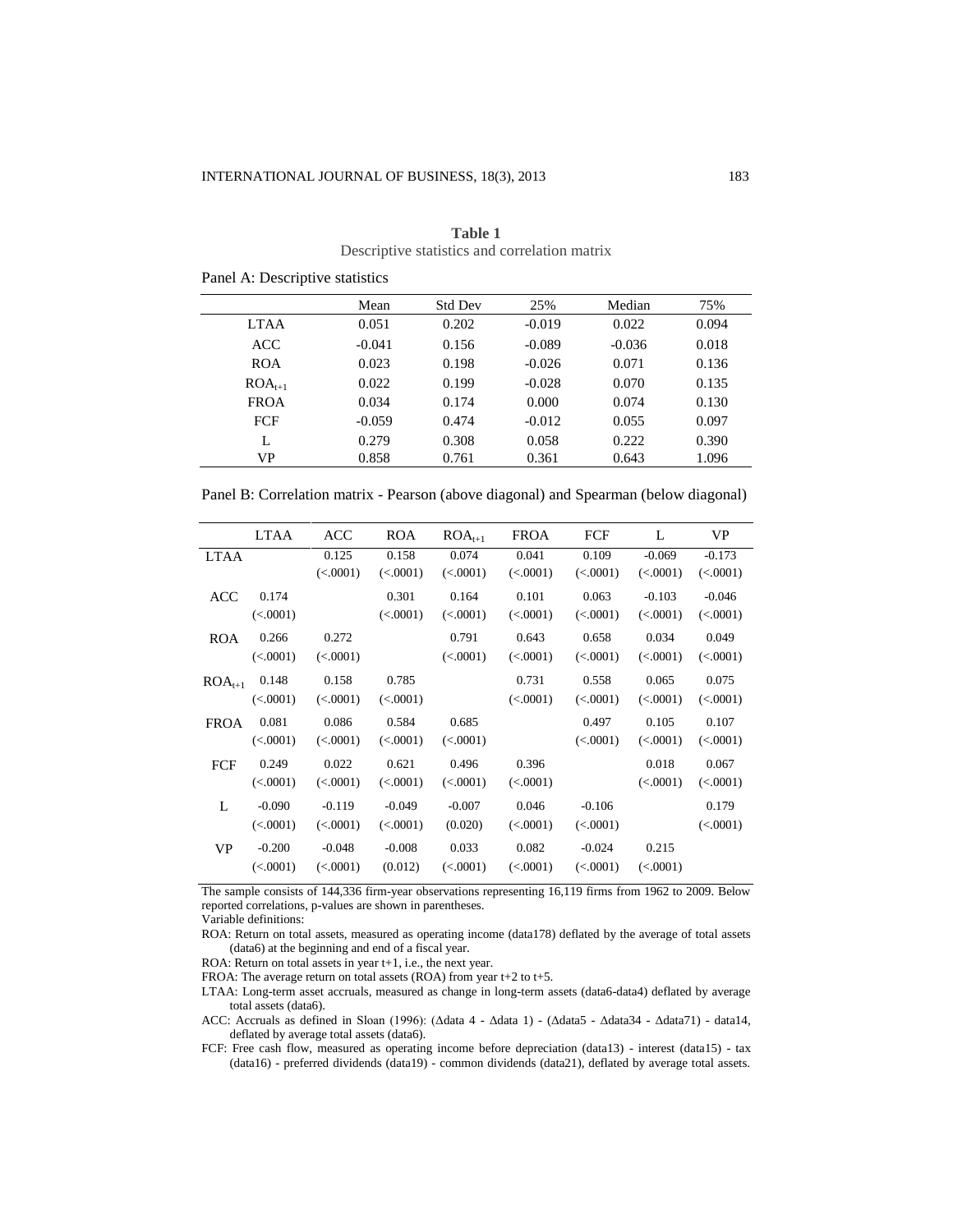FCF is measured with a one-year lag, i.e., in year t-1. In robustness tests, growth in cash (data1) is applied as a conservative measure of free cash flow.

- L: Leverage. The sum of short-term and long-term debts over total assets: (data34+data9)/ data6. It is measured with a one-year lag, i.e., in year t-1.
- VP: A measure of equity overvaluation. It is calculated as the ratio of the intrinsic value of equity over the market value of equity (data  $25 *$  data 199). The intrinsic value is estimated as , where , r (=12%) is cost of equity, (=0.62) is the abnormal earnings persistence parameter from the Ohlson (1995) framework, BV is the book value of common equity (data 60), d is annual dividends (data 21), and X is operating income after depreciation (data 178). Lower VP ratios indicate higher likelihood of equity valuation. In related tests, observations with negative VP ratios are omitted. The VP ratio is measured with a oneyear lag, i.e., in year t-1.

addition, accruals are a component of current ROA, so there is a mechanical relationship. Accruals and long-term asset accruals are also positively correlated with one-year-ahead ROA and the next 4 years' average ROA (hereafter FROA). However, these correlations do not control for current ROA. I show in later sections that the associations become negative after controlling for current ROA. Free cash flow (FCF) is negatively correlated with leverage (L) with a Spearman correlation coefficient of - 0.106 because firms that have a large amount of cash generated internally can afford to borrow less. Also, as expected, accruals and long-term asset accruals are positively correlated with lagged free cash flow (FCF) and negatively correlated with leverage (L) and the intrinsic-value-to-price ratio (VP). For instance, the Spearman correlation coefficients show that long-term asset accruals have correlations of 0.249 with lagged free cash flow, -0.090 with lagged leverage, and -0.200 with lagged VP ratio. These correlations are all significant at the 0.01% level. The above results provide preliminary evidence supporting the idea that free cash flow and overvalued equity may prompt firms to over-invest, while leverage may mitigate this issue.

### **IV. EMPIRICAL TESTS AND RESULTS**

#### **A. Test of H1**

To test whether long-term asset accruals and accruals depress short-term profitability but improve long-term profitability, I apply the following regression:

$$
ROA_{t+n} = \alpha + \beta_1 ROA_t + \beta_2 INV_t + \varepsilon_{t+n}
$$
 (1)

where n runs from one to ten years ahead, ROA is operating income scaled by the average of total assets at the beginning and end of the fiscal year. INV stands for firm investment (long-term asset accruals or accruals). I run the regression for each year and report the time-series average of coefficients. T-statistics are based on the time-series standard deviation of estimated coefficients.

Panel A of Table 2 reports regression results, applying long-term asset accruals (LTAA) as the investment measure. The coefficient on current ROA is significantly positive, ranging from 0.818 for one-year-ahead ROA to 0.395 for ten-year-ahead ROA. As n increases, the coefficient on current ROA gets smaller, indicating stronger mean reversion of profitability over longer periods. The magnitudes of ROA persistence are similar to those reported in previous studies. For one-year-ahead ROA, the coefficient on long-term asset accruals (LTAA) is negative in all 47 annual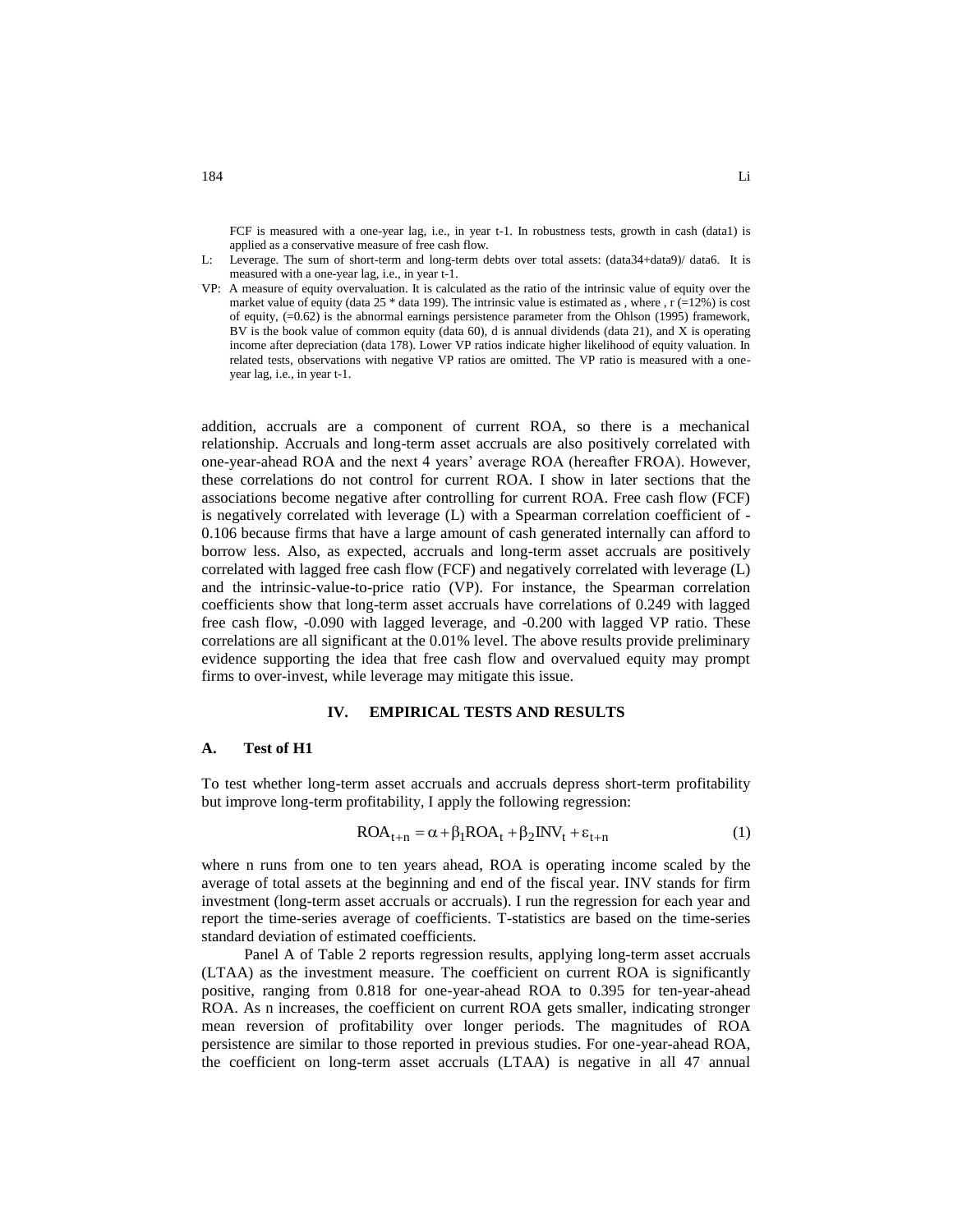regressions with an average of -0.043. The time-series-based t-statistics is -10.27. The coefficient on LTAA remains significantly negative out to ten years ahead, and never turns positive.<sup>8</sup> This result is inconsistent with the conservative accounting effect that predicts that, at some point, the coefficient should turn positive. Thus, conservative accounting is unlikely to be the dominant cause for the negative association.

In Panel B of Table 2, I use accruals (ACC) as a measure of investment and obtain a similarly negative coefficient for the following ten years' ROA. For one-yearahead ROA, the coefficient on accruals is negative in 98% of annual regressions with an average of -0.101. The time-series-based t-statistic is -12.04. The coefficient is significantly negative out to ten years ahead and never turns positive. The coefficient on accruals is generally bigger in magnitude than the coefficient on long-term asset accruals (LTAA); this is because LTAA is positively skewed, while ACC is more symmetrically distributed, and hence, less affected by extreme values.

Overall, the results in Table 2 support H1 and confirm the robustness of a negative association between accruals/long-term asset accruals and future profitability. They are also consistent with related research in Richardson et al. (2006), who suggest that the negative association is inconsistent with any effects from conservative accounting. In a related study, Abarbanell and Bushee (1997) also find evidence that the association between capital expenditure and future earnings does not eventually reverse. Thus, a plethora of evidence calls for an economic explanation for the negative association.

|                                                                           | Panel A: |           |             |              |               |          |                                                                          | Panel B:  |              |               |  |  |  |
|---------------------------------------------------------------------------|----------|-----------|-------------|--------------|---------------|----------|--------------------------------------------------------------------------|-----------|--------------|---------------|--|--|--|
| $ROA_{t+n} = \alpha + \beta_1 ROA_t + \beta_2 LTAA_t + \varepsilon_{t+n}$ |          |           |             |              |               |          | $ROA_{t+n} = \alpha + \beta_1 ROA_t + \beta_2 ACC_t + \varepsilon_{t+n}$ |           |              |               |  |  |  |
| n year                                                                    |          |           |             |              | % Years       |          |                                                                          |           |              | %Years        |  |  |  |
| ahead                                                                     | $\alpha$ | $\beta_1$ | $\beta_{2}$ | $t(\beta_2)$ | $\beta_2 < 0$ | $\alpha$ | $\beta_1$                                                                | $\beta_2$ | $t(\beta_2)$ | $\beta_2 < 0$ |  |  |  |
|                                                                           | 0.007    | 0.818     | $-0.043$    | $(-10.27)$   | 93%           | 0.000    | 0.832                                                                    | $-0.101$  | $(-12.04)$   | 98%           |  |  |  |
| $\overline{c}$                                                            | 0.012    | 0.690     | $-0.048$    | $(-9.45)$    | 91%           | 0.005    | 0.703                                                                    | $-0.122$  | $(-11.05)$   | 93%           |  |  |  |
| 3                                                                         | 0.016    | 0.611     | $-0.048$    | $(-7.27)$    | 93%           | 0.009    | 0.624                                                                    | $-0.123$  | $(-11.18)$   | 91%           |  |  |  |
| 4                                                                         | 0.019    | 0.559     | $-0.053$    | $(-6.40)$    | 90%           | 0.012    | 0.570                                                                    | $-0.119$  | $(-11.13)$   | 95%           |  |  |  |
| 5                                                                         | 0.022    | 0.521     | $-0.052$    | $(-5.33)$    | 90%           | 0.015    | 0.530                                                                    | $-0.121$  | $(-13.01)$   | 98%           |  |  |  |
| 6                                                                         | 0.025    | 0.488     | $-0.047$    | $(-5.66)$    | 88%           | 0.018    | 0.498                                                                    | $-0.115$  | $(-12.58)$   | 100%          |  |  |  |
| 7                                                                         | 0.027    | 0.460     | $-0.043$    | $(-6.23)$    | 85%           | 0.021    | 0.469                                                                    | $-0.115$  | $(-9.37)$    | 95%           |  |  |  |
| 8                                                                         | 0.029    | 0.430     | $-0.040$    | $(-5.59)$    | 87%           | 0.023    | 0.439                                                                    | $-0.108$  | $(-10.01)$   | 95%           |  |  |  |
| 9                                                                         | 0.030    | 0.405     | $-0.039$    | $(-5.62)$    | 86%           | 0.025    | 0.413                                                                    | $-0.116$  | $(-9.09)$    | 95%           |  |  |  |
| 10                                                                        | 0.031    | 0.395     | $-0.037$    | $(-4.24)$    | 72%           | 0.026    | 0.402                                                                    | $-0.090$  | $(-6.74)$    | 92%           |  |  |  |

**Table 2** Implications of long-term asset accruals and accruals for future profitability

Coefficients reported in the table are the time-series means of annual regression estimates. T-statistics are based on the time-series standard deviation of estimated coefficients. Variable definitions:

ROA: Return on total assets, measured as operating income (data178) deflated by the average of total assets (data6) at the beginning and end of a fiscal year.

LTAA: Long-term asset accruals, measured as the change in long-term assets (data6-data4) deflated by average total assets (data6).

ACC: Accruals as defined in Sloan (1996): (Δdata 4 - Δdata 1)- (Δdata5 – Δdata34 – Δdata71) – data14, deflated by average total assets (data6).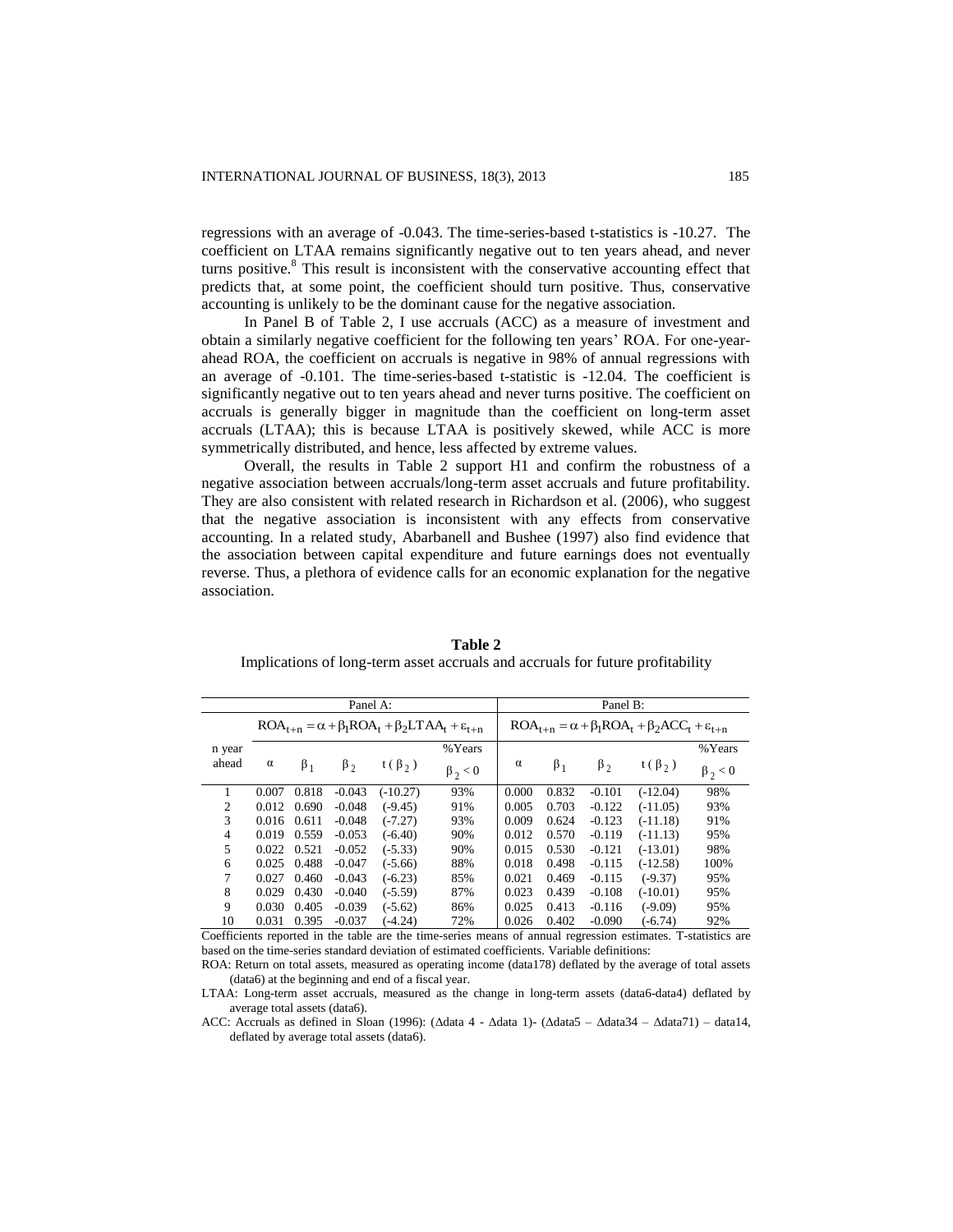#### **B. Tests of H2 and H3**

In this subsection, I test whether the negative association between accruals/long-term asset accruals and future profitability is mediated by agency cost factors such as free cash flow, leverage, and overvalued equity. Jensen (1986) defines free cash flow as the portion of cash flow that remains after all positive NPV projects are taken. I follow the literature in corporate finance, e.g., Gul and Tsui (1998), and define free cash flow (FCF) as operating income before depreciation minus interests, taxes, and preferred and common dividends, scaled by total assets. I measure leverage (L) as total debt divided by total assets, following Lang et al. (1996). To measure equity overvaluation, I follow Richardson (2006) and construct a ratio of the intrinsic value of equity over the market value of equity (VP). The intrinsic value is estimated based on firm book value, earnings, and dividends from the Ohlson (1995) framework. More specifically, intrinsic value is estimated as  $(1-\alpha r)BV + \alpha(1+r)X - \alpha rd$ , where  $\alpha = \varpi/(1+r-\varpi)$ , r is the cost of equity  $(=12\%)$ ,  $\overline{\omega}$  is the abnormal earnings persistence parameter  $(=0.62,$  based on estimate in Dechow et al.1999), BV is the book value of common equity, d refers to annual dividends, and X is operating income after depreciation. A lower VP ratio indicates a higher likelihood of equity valuation; in related tests, observations with a negative VP ratio are omitted. Following the literature, I measure FCF, L and the VP ratio with a one-year lag.

For each year, I sort the whole sample into five portfolios based on levels of free cash flow, leverage, or VP ratio in the year prior to investment. Within each portfolio, I then repeat regression (1). To investigate the long-term implications of accruals/longterm asset accruals, I also measure the dependent variable as the average return on assets from two to five years ahead (FROA):

$$
FROA = \alpha + \beta_1 ROA_t + \beta_2 INV_t + \varepsilon
$$
 (2)

Panels A and B of Table 3 present the time-series means of annual regression coefficients. T-statistics are based on the times-series standard deviation of estimated coefficients. Across both regressions of one-year-ahead ROA (Model 1) and subsequent four-year average ROA (Model 2), the coefficients on long-term asset accruals (LTAA) or accruals (ACC) are almost always negative. More importantly, the coefficients generally increase in magnitude (i.e., become more negative) as the level of free cash flow rises, the level of leverage decreases, or the level of equity overvaluation increases. For example, in tests of Model 1, the coefficients on LTAA increase in magnitude from 0.010 in the lowest FCF group to -0.060 in the highest FCF group, decrease from -0.020 in the lowest leverage group to -0.001 in the highest leverage group, and decrease from -0.032 in the lowest VP ratio group to -0.025 in the highest VP ratio group (a low ratio indicates a high likelihood of overvaluation). The differences in coefficients across different levels of agency cost factors, "High-Low," are  $-0.070$ ,  $0.019$ , and  $0.007$  (t =  $-8.90$ ,  $2.14$  and  $0.93$ ), respectively. The lack of significance in the VP ratio test may be explained by the fact that high prices in firms with low VP ratios not only indicate overvalued equity, but also anticipate high profitability in the next year. Thus, the agency cost effect from over-valued equity may be countered by the profit anticipation effect. In Model 2, all differences are statistically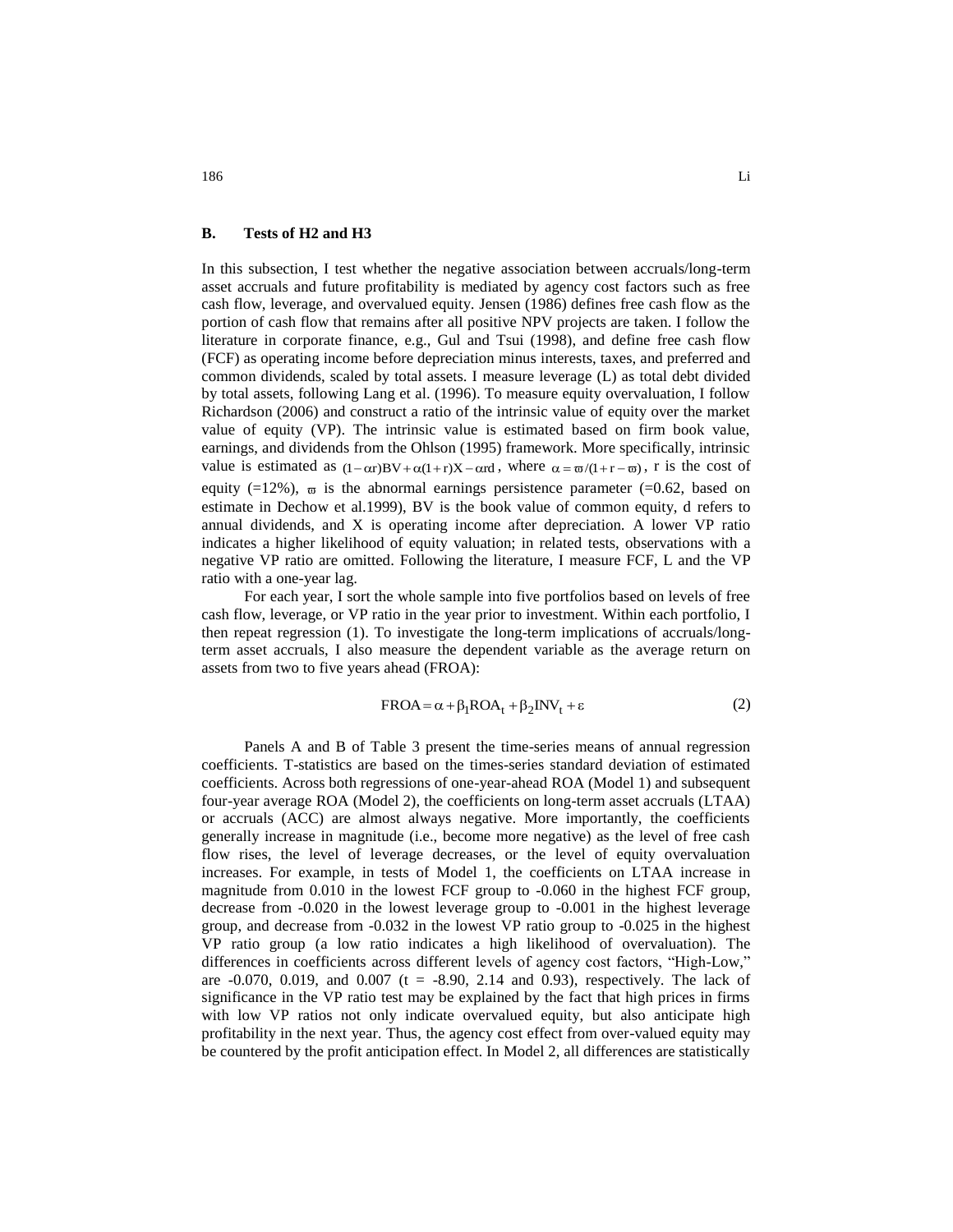| Table 3                                                                  |
|--------------------------------------------------------------------------|
| Implications of agency costs for the association between long-term asset |
| accruals/accruals and future profitability                               |

|                                   |                  | Model 1                                                                                                                                                                                 |           |          |                                  |               |          | Model 2  |          |                                  |               |  |
|-----------------------------------|------------------|-----------------------------------------------------------------------------------------------------------------------------------------------------------------------------------------|-----------|----------|----------------------------------|---------------|----------|----------|----------|----------------------------------|---------------|--|
|                                   |                  | $\text{ROA}_{t+1} = \alpha + \beta_1 \text{ROA}_t + \beta_2 \text{INV}_t + \varepsilon_{t+1} \quad \  \text{FROA} = \alpha + \beta_1 \text{ROA}_t + \beta_2 \text{INV}_t + \varepsilon$ |           |          |                                  |               |          |          |          |                                  |               |  |
|                                   |                  |                                                                                                                                                                                         |           |          |                                  | %Years        |          |          |          |                                  | %Years        |  |
|                                   |                  | $\alpha$                                                                                                                                                                                | $\beta_1$ |          | $\beta_2$ t( $\beta_2$ )         | $\beta_2 < 0$ | $\alpha$ |          |          | $\beta_1$ $\beta_2$ $t(\beta_2)$ | $\beta_2 < 0$ |  |
| Panel A: INV=LTAA, Mean Estimates |                  |                                                                                                                                                                                         |           |          |                                  |               |          |          |          |                                  |               |  |
|                                   | Low              | $-0.033$                                                                                                                                                                                | 0.707     | 0.010    | (1.22)                           | 43%           | $-0.039$ | 0.486    |          | $-0.003$ $(-0.32)$               | 54%           |  |
|                                   | 2                | 0.004                                                                                                                                                                                   | 0.739     | $-0.033$ | $(-5.93)$                        | 84%           | 0.017    | 0.510    |          | $-0.045$ $(-4.93)$               | 83%           |  |
| Free                              | 3                | 0.017                                                                                                                                                                                   | 0.749     | $-0.037$ | $(-8.59)$                        | 89%           | 0.039    | 0.490    |          | $-0.044$ $(-6.96)$               | 93%           |  |
| Cash                              | $\overline{4}$   | 0.020                                                                                                                                                                                   | 0.762     | $-0.054$ | $(-10.82)$                       | 98%           | 0.043    | 0.495    |          | $-0.058$ $(-8.84)$               | 98%           |  |
| Flow                              | High             | 0.016                                                                                                                                                                                   | 0.752     | $-0.060$ | $(-10.25)$                       | 95%           | 0.035    | 0.475    |          | $-0.051$ $(-7.20)$               | 98%           |  |
| (FCF)                             | High-            |                                                                                                                                                                                         |           |          |                                  |               |          |          |          |                                  |               |  |
|                                   | Low              | 0.049                                                                                                                                                                                   | 0.045     | $-0.070$ | $(-8.90)$                        | 89%           | 0.074    | $-0.012$ | $-0.047$ | $(-5.47)$                        | 80%           |  |
|                                   | Low              | $-0.011$                                                                                                                                                                                | 0.818     | $-0.020$ | $(-2.54)$                        | 63%           | 0.001    | 0.625    |          | $-0.035$ $(-2.73)$               | 0.001         |  |
|                                   | 2                | 0.009                                                                                                                                                                                   | 0.783     | $-0.040$ | $(-4.90)$                        | 77%           | 0.028    | 0.559    |          | $-0.053$ $(-5.45)$               | 0.028         |  |
| Leverage                          | 3                | 0.014                                                                                                                                                                                   | 0.758     | $-0.031$ | $(-4.35)$                        | 77%           | 0.032    | 0.540    |          | $-0.042$ $(-6.11)$               | 0.032         |  |
| (L)                               | $\overline{4}$   | 0.016                                                                                                                                                                                   | 0.734     | $-0.027$ | $(-3.95)$                        | 74%           | 0.033    | 0.496    |          | $-0.021$ $(-3.07)$               | 0.033         |  |
|                                   | High             | 0.010                                                                                                                                                                                   | 0.729     | $-0.001$ | $(-0.15)$                        | 56%           | 0.027    | 0.474    |          | $-0.002$ $(-0.21)$               | 0.027         |  |
|                                   | High-            |                                                                                                                                                                                         |           |          |                                  |               |          |          |          |                                  |               |  |
|                                   | Low              | 0.021                                                                                                                                                                                   | $-0.089$  | 0.019    | (2.14)                           | 35%           | 0.026    | $-0.151$ | 0.033    | (2.10)                           | 0.026         |  |
|                                   | Low              | $-0.006$                                                                                                                                                                                | 0.814     | $-0.032$ | $(-5.20)$                        | 81%           | 0.001    | 0.601    | $-0.037$ | $(-4.08)$                        | 79%           |  |
|                                   | 2                | 0.010                                                                                                                                                                                   | 0.804     | $-0.048$ | $(-7.59)$                        | 88%           | 0.025    | 0.565    |          | $-0.051$ $(-6.67)$               | 85%           |  |
|                                   | 3                | 0.014                                                                                                                                                                                   | 0.789     | $-0.048$ | $(-9.29)$                        | 88%           | 0.034    | 0.539    |          | $-0.045$ $(-6.62)$               | 92%           |  |
| VP ratio                          | $\overline{4}$   | 0.015                                                                                                                                                                                   | 0.768     | $-0.033$ | $(-4.76)$                        | 74%           | 0.035    | 0.518    |          | $-0.027$ $(-4.93)$               | 82%           |  |
|                                   | High             | 0.011                                                                                                                                                                                   | 0.740     | $-0.025$ | $(-4.14)$                        | 69%           | 0.028    | 0.515    |          | $-0.014$ $(-1.78)$               | 69%           |  |
|                                   | High-            |                                                                                                                                                                                         |           |          |                                  |               |          |          |          |                                  |               |  |
|                                   | Low              | 0.017                                                                                                                                                                                   | $-0.074$  | 0.007    | (0.93)                           | 55%           | 0.027    | $-0.086$ | 0.023    | (2.25)                           | 46%           |  |
|                                   |                  |                                                                                                                                                                                         |           |          | Panel B: INV=ACC, Mean Estimates |               |          |          |          |                                  |               |  |
|                                   | Low              | $-0.032$                                                                                                                                                                                | 0.722     | $-0.060$ | $(-6.87)$                        | 82%           | $-0.040$ | 0.502    |          | $-0.069$ $(-7.67)$               | 90%           |  |
|                                   | 2                | 0.000                                                                                                                                                                                   | 0.760     | $-0.077$ | $(-10.81)$                       | 98%           | 0.013    | 0.527    |          | $-0.077$ $(-6.32)$               | 90%           |  |
| Free                              | 3                | 0.011                                                                                                                                                                                   | 0.774     | $-0.079$ | $(-9.02)$                        | 91%           | 0.032    | 0.517    |          | $-0.082$ $(-6.40)$               | 85%           |  |
| Cash                              | $\overline{4}$   | 0.011                                                                                                                                                                                   | 0.789     | $-0.091$ | $(-8.47)$                        | 91%           | 0.033    | 0.530    |          | $-0.116$ $(-9.55)$               | 90%           |  |
| Flow                              | High             | 0.001                                                                                                                                                                                   | 0.785     | $-0.121$ | $(-11.33)$                       | 95%           | 0.019    | 0.517    |          | $-0.147$ $(-13.54)$              | 98%           |  |
| (FCF)                             | High-            |                                                                                                                                                                                         |           |          |                                  |               |          |          |          |                                  |               |  |
|                                   | Low              | 0.034                                                                                                                                                                                   | 0.063     | $-0.061$ | $(-5.37)$                        | 84%           | 0.059    | 0.015    |          | $-0.078$ $(-6.44)$               | 85%           |  |
|                                   | Low              | $-0.009$                                                                                                                                                                                | 0.812     | $-0.084$ | $(-7.83)$                        | 84%           | $-0.010$ | 0.627    |          | $-0.112$ $(-7.13)$               | 88%           |  |
|                                   | $\sqrt{2}$       | $-0.001$                                                                                                                                                                                | 0.808     | $-0.116$ | $(-10.99)$                       | 93%           | 0.018    | 0.571    |          | $-0.107$ $(-8.44)$               | 88%           |  |
| Leverage                          | 3                | 0.006                                                                                                                                                                                   | 0.786     | $-0.107$ | $(-13.51)$                       | 98%           | 0.025    | 0.556    |          | $-0.084$ $(-5.93)$               | 85%           |  |
| (L)                               | $\overline{4}$   | 0.009                                                                                                                                                                                   | 0.769     | $-0.082$ | $(-8.39)$                        | 89%           | 0.030    | 0.500    |          | $-0.081$ $(-6.49)$               | 85%           |  |
|                                   | High             | 0.004                                                                                                                                                                                   | 0.761     | $-0.053$ | $(-7.03)$                        | 82%           | 0.026    | 0.492    |          | $-0.053$ $(-4.02)$               | 73%           |  |
|                                   | High-            |                                                                                                                                                                                         |           |          |                                  |               |          |          |          |                                  |               |  |
|                                   | Low              | 0.012                                                                                                                                                                                   | $-0.051$  | 0.031    | (2.39)                           | 34%           | 0.036    | $-0.135$ | 0.060    | (2.68)                           | 33%           |  |
|                                   | Low              | $-0.013$                                                                                                                                                                                | 0.839     | $-0.145$ | $(-13.79)$                       | 100%          | $-0.008$ | 0.627    |          | $-0.153$ $(-8.95)$               | 90%           |  |
|                                   | $\boldsymbol{2}$ | 0.001                                                                                                                                                                                   | 0.828     | $-0.126$ | $(-10.97)$                       | 98%           | 0.015    | 0.594    |          | $-0.154$ $(-10.23)$              | 97%           |  |
|                                   | 3                | 0.008                                                                                                                                                                                   | 0.802     | $-0.080$ | $(-7.53)$                        | 86%           | 0.026    | 0.557    |          | $-0.099$ $(-7.66)$               | 92%           |  |
| VP ratio                          | $\overline{4}$   | 0.011                                                                                                                                                                                   | 0.778     | $-0.059$ | $(-6.30)$                        | 86%           | 0.031    | 0.528    |          | $-0.061$ $(-4.90)$               | 85%           |  |
|                                   | High             | 0.008                                                                                                                                                                                   | 0.750     | $-0.056$ | $(-6.17)$                        | 81%           | 0.025    | 0.527    |          | $-0.054$ $(-5.24)$               | 87%           |  |
|                                   | High-            |                                                                                                                                                                                         |           |          |                                  |               |          |          |          |                                  |               |  |
|                                   | Low              | 0.021                                                                                                                                                                                   | $-0.089$  | 0.089    | (6.08)                           | 17%           | 0.033    | $-0.100$ | 0.099    | (5.11)                           | 18%           |  |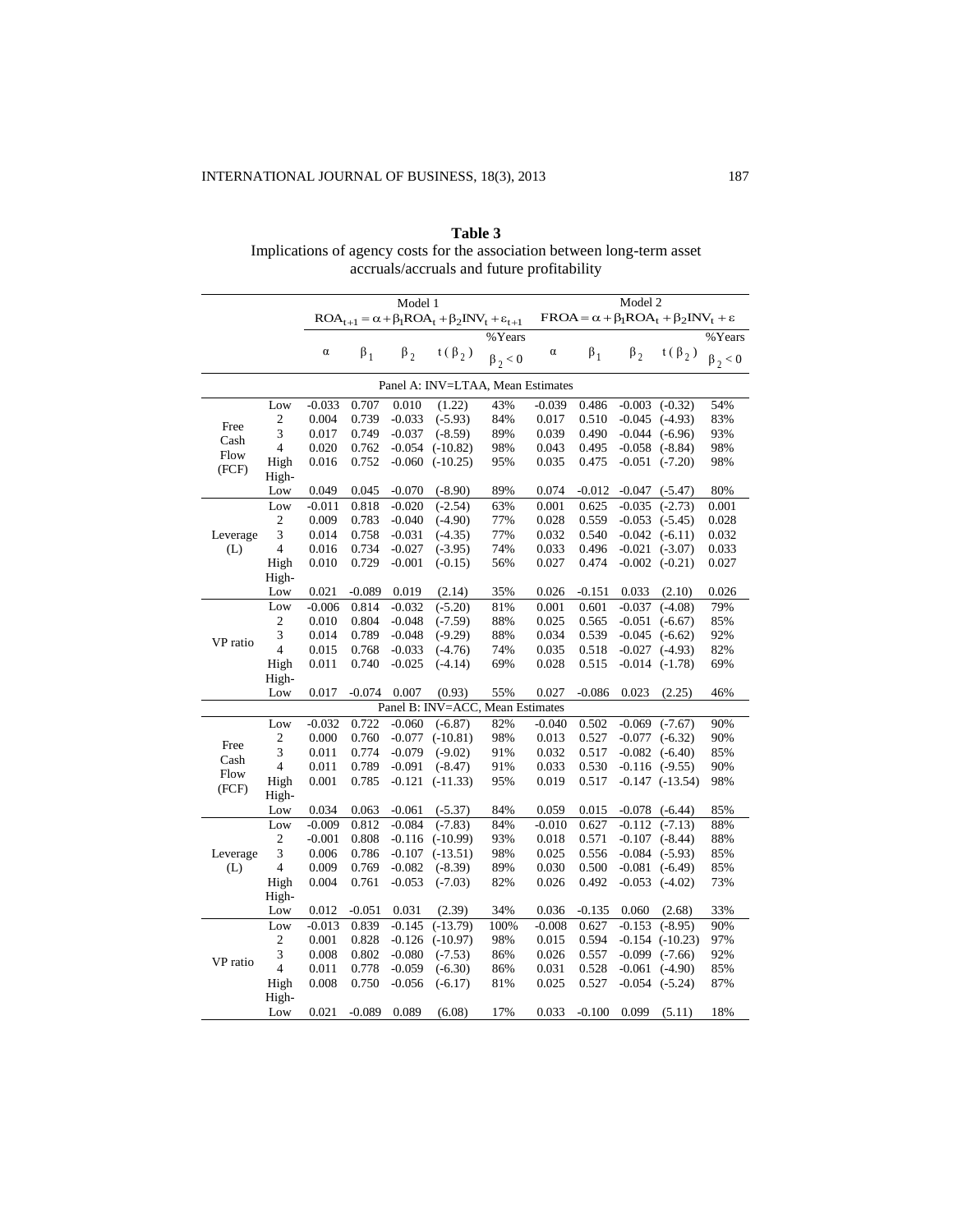**Table 3 (continued)**

|              |                         |                                     |           | Model 1   |                                                                        | Model 2  |                                                             |           |                   |  |  |
|--------------|-------------------------|-------------------------------------|-----------|-----------|------------------------------------------------------------------------|----------|-------------------------------------------------------------|-----------|-------------------|--|--|
|              |                         |                                     |           |           | $ROA_{t+1} = \alpha + \beta_1ROA_t + \beta_2INV_t + \varepsilon_{t+1}$ |          | $FROA = \alpha + \beta_1ROA_t + \beta_2INV_t + \varepsilon$ |           |                   |  |  |
|              |                         | $\alpha$                            | $\beta_1$ | $\beta_2$ | p-value $\beta$ ,                                                      | $\alpha$ | $\beta_1$                                                   | $\beta_2$ | p-value $\beta_2$ |  |  |
|              |                         | Panel C: INV=LTAA, Median Estimates |           |           |                                                                        |          |                                                             |           |                   |  |  |
|              | Low                     | $-0.043$                            | 0.720     | 0.005     | ${0.451}$                                                              | $-0.030$ | 0.506                                                       | $-0.012$  | ${0.755}$         |  |  |
| Free         | $\frac{2}{3}$           | 0.002                               | 0.748     | $-0.026$  | ${0.000}$                                                              | 0.018    | 0.501                                                       | $-0.039$  | ${0.000}$         |  |  |
|              |                         | 0.015                               | 0.734     | $-0.038$  | ${0.000}$                                                              | 0.035    | 0.495                                                       | $-0.038$  | ${0.000}$         |  |  |
| Cash<br>Flow | $\overline{4}$          | 0.021                               | 0.760     | $-0.055$  | ${0.000}$                                                              | 0.040    | 0.502                                                       | $-0.052$  | ${0.000}$         |  |  |
|              | High                    | 0.015                               | 0.758     | $-0.063$  | ${0.000}$                                                              | 0.027    | 0.468                                                       | $-0.039$  | ${0.000}$         |  |  |
| (FCF)        | High-                   |                                     |           |           |                                                                        |          |                                                             |           |                   |  |  |
|              | Low                     | 0.046                               | 0.042     | $-0.070$  | ${0.000}$                                                              | 0.051    | $-0.036$                                                    | $-0.039$  | ${0.000}$         |  |  |
|              | Low                     | $-0.013$                            | 0.823     | $-0.026$  | ${0.126}$                                                              | 0.007    | 0.645                                                       | $-0.050$  | ${0.006}$         |  |  |
| Lever        | $\frac{2}{3}$           | 0.003                               | 0.793     | $-0.048$  | ${0.001}$                                                              | 0.016    | 0.584                                                       | $-0.044$  | ${0.000}$         |  |  |
|              |                         | 0.012                               | 0.773     | $-0.033$  | ${0.001}$                                                              | 0.025    | 0.548                                                       | $-0.050$  | ${0.000}$         |  |  |
| age<br>(L)   | $\overline{4}$          | 0.017                               | 0.723     | $-0.030$  | ${0.002}$                                                              | 0.027    | 0.555                                                       | $-0.037$  | ${0.000}$         |  |  |
|              | High                    | 0.008                               | 0.762     | $-0.003$  | ${0.542}$                                                              | 0.019    | 0.543                                                       | $-0.031$  | ${0.000}$         |  |  |
|              | High-                   |                                     |           |           |                                                                        |          |                                                             |           |                   |  |  |
|              | Low                     | 0.023                               | $-0.068$  | 0.016     | ${0.066}$                                                              | 0.014    | $-0.098$                                                    | 0.013     | ${0.068}$         |  |  |
|              | Low                     | $-0.009$                            | 0.809     | $-0.027$  | ${0.000}$                                                              | $-0.013$ | 0.590                                                       | $-0.034$  | ${0.000}$         |  |  |
|              | $\overline{\mathbf{c}}$ | 0.008                               | 0.802     | $-0.042$  | ${0.000}$                                                              | 0.020    | 0.559                                                       | $-0.046$  | ${0.000}$         |  |  |
| <b>VP</b>    | $\overline{3}$          | 0.013                               | 0.788     | $-0.053$  | ${0.000}$                                                              | 0.032    | 0.534                                                       | $-0.043$  | ${0.000}$         |  |  |
| ratio        | $\overline{4}$          | 0.012                               | 0.770     | $-0.032$  | ${0.003}$                                                              | 0.034    | 0.491                                                       | $-0.027$  | ${0.000}$         |  |  |
|              | High                    | 0.010                               | 0.742     | $-0.028$  | ${0.020}$                                                              | 0.027    | 0.505                                                       | $-0.013$  | ${0.024}$         |  |  |
|              | High-                   |                                     |           |           |                                                                        |          |                                                             |           |                   |  |  |
|              | Low                     | 0.019                               | $-0.055$  | $-0.009$  | ${0.644}$                                                              | 0.030    | $-0.110$                                                    | 0.005     | ${0.074}$         |  |  |
|              |                         |                                     |           |           | Panel D: INV=ACC, Median Estimates                                     |          |                                                             |           |                   |  |  |
|              | Low                     | $-0.046$                            | 0.739     | $-0.064$  | ${0.000}$                                                              | $-0.031$ | 0.534                                                       | $-0.062$  | ${0.000}$         |  |  |
| Free         | $\overline{c}$          | $-0.002$                            | 0.767     | $-0.076$  | ${0.000}$                                                              | 0.010    | 0.518                                                       | $-0.076$  | ${0.000}$         |  |  |
| Cash         | $\overline{3}$          | 0.009                               | 0.753     | $-0.095$  | ${0.000}$                                                              | 0.024    | 0.517                                                       | $-0.086$  | ${0.000}$         |  |  |
| Flow         | $\overline{4}$          | 0.010                               | 0.804     | $-0.085$  | ${0.000}$                                                              | 0.030    | 0.517                                                       | $-0.122$  | ${0.000}$         |  |  |
| (FCF)        | High                    | $-0.003$                            | 0.786     | $-0.131$  | ${0.000}$                                                              | 0.012    | 0.523                                                       | $-0.137$  | ${0.000}$         |  |  |
|              | High-                   |                                     |           |           |                                                                        |          |                                                             |           |                   |  |  |
|              | Low                     | 0.030                               | 0.054     | $-0.063$  | ${0.000}$                                                              | 0.041    | $-0.008$                                                    | $-0.079$  | ${0.000}$         |  |  |
|              | Low                     | $-0.016$                            | 0.819     | $-0.087$  | ${0.000}$                                                              | $-0.025$ | 0.625                                                       | $-0.104$  | ${0.000}$         |  |  |
| Lever        | $\boldsymbol{2}$        | $-0.007$                            | 0.820     | $-0.114$  | ${0.000}$                                                              | 0.007    | 0.586                                                       | $-0.107$  | ${0.000}$         |  |  |
| age          | $\overline{3}$          | 0.004                               | 0.810     | $-0.110$  | ${0.000}$                                                              | 0.022    | 0.496                                                       | $-0.098$  | ${0.000}$         |  |  |
| (L)          | $\overline{\mathbf{4}}$ | 0.003                               | 0.767     | $-0.075$  | ${0.000}$                                                              | 0.031    | 0.478                                                       | $-0.083$  | ${0.000}$         |  |  |
|              | High                    | $-0.001$                            | 0.769     | $-0.047$  | ${0.000}$                                                              | 0.018    | 0.459                                                       | $-0.057$  | ${0.006}$         |  |  |
|              | High-                   |                                     |           |           |                                                                        |          |                                                             |           |                   |  |  |
|              | Low                     | 0.011                               | $-0.058$  | 0.049     | ${0.049}$                                                              | 0.039    | $-0.140$                                                    | 0.067     | ${0.038}$         |  |  |
|              | Low                     | $-0.017$                            | 0.838     | $-0.146$  | ${0.000}$                                                              | $-0.018$ | 0.617                                                       | $-0.154$  | ${0.000}$         |  |  |
|              | $\frac{2}{3}$           | $-0.003$                            | 0.834     | $-0.121$  | ${0.000}$                                                              | 0.012    | 0.585                                                       | $-0.135$  | ${0.000}$         |  |  |
| <b>VP</b>    |                         | 0.006                               | 0.805     | $-0.078$  | ${0.000}$                                                              | 0.024    | 0.558                                                       | $-0.075$  | ${0.000}$         |  |  |
| ratio        | $\overline{4}$          | 0.009                               | 0.790     | $-0.055$  | ${0.000}$                                                              | 0.030    | 0.507                                                       | $-0.057$  | ${0.000}$         |  |  |
|              | High                    | 0.007                               | 0.762     | $-0.061$  | ${0.000}$                                                              | 0.021    | 0.500                                                       | $-0.043$  | ${0.000}$         |  |  |
|              | High-                   |                                     |           |           |                                                                        |          |                                                             |           |                   |  |  |
|              | Low                     | 0.020                               | $-0.085$  | 0.088     | ${0.000}$                                                              | 0.031    | $-0.097$                                                    | 0.083     | ${0.000}$         |  |  |

This table reports results from regressions in five portfolios ranked by levels of free cash flow (FCF), leverage (L) or VP ratio, all measured with a one-year lag. Reported coefficients are based on time-series means (Panels A & B) or medians (Panels C & D). T-statistics are based on the time-series standard deviation of coefficient estimates. P-values reported in { } are based on the Wilcoxon rank sum two-sided test. "High-Low" in Panels C &D are medians of coefficient differences, not differences of median estimates. See Table 1 for variable definitions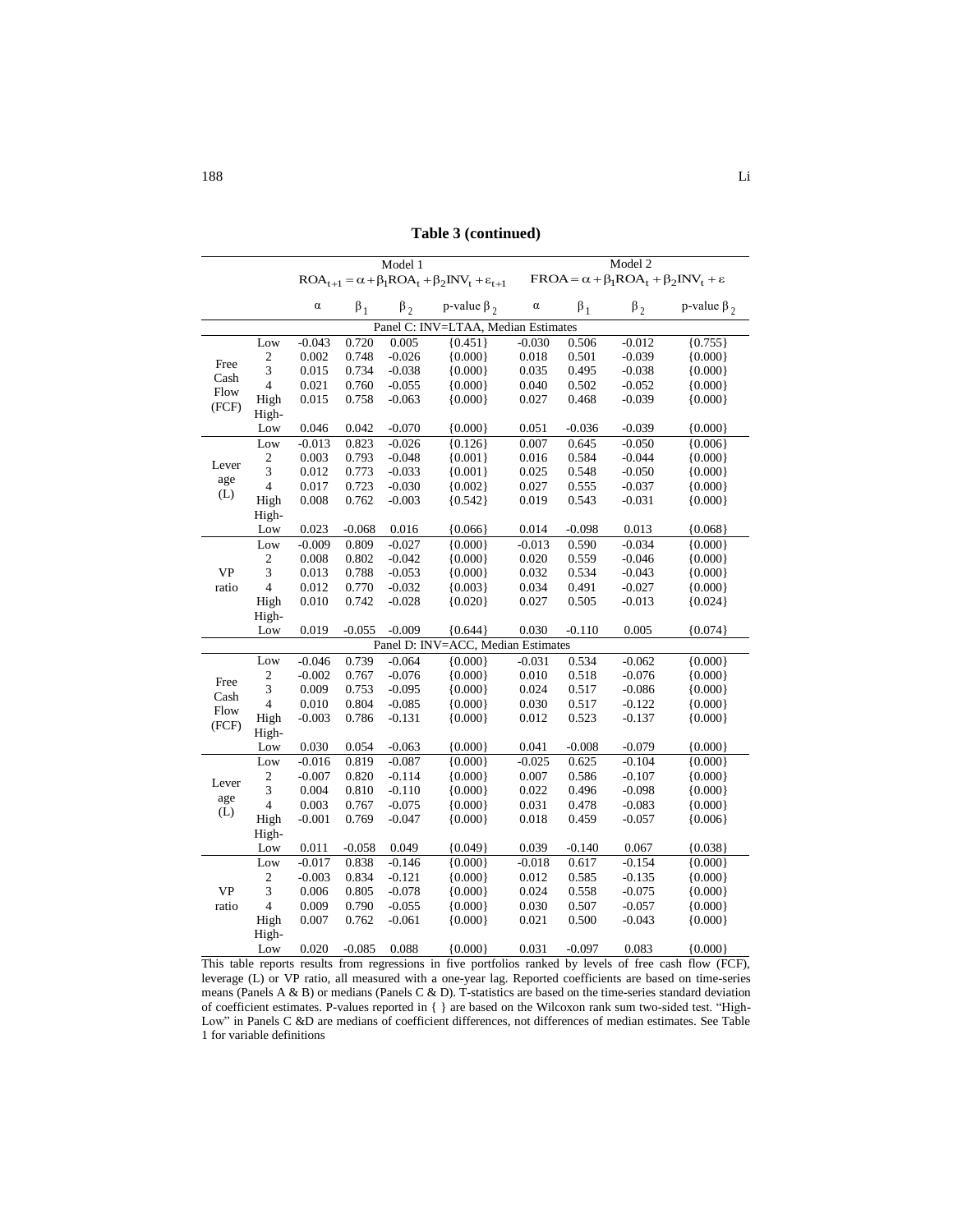significant. In each test, I also report the proportion of sample years in which the coefficients on LTAA in firms with high agency cost variables are more negative than those in firms with low agency cost variables. The results are consistent with my predictions in H2 and H3.

The coefficients on accruals (ACC) also move in predicted directions. They increase in magnitude from -0.060 to -0.121 in Model 1, and from -0.069 to -0.147 in Model 2 as the free cash flow level increases. As leverage ratio increases, the coefficients decline from -0.084 to -0.053 in Model 1, and from -0.112 to -0.053 in Model 2. As VP ratio increases, the coefficients decrease from -0.145 to -0.056 in Model 1, and from -0.153 to -0.054 in Model 2.

Panels C and D of Table 3 present time-series medians of annual regression coefficients. P-values for median coefficient differences are based on Wilcoxon rank sum tests. Results are qualitatively similar to those reported in Panels A and B.

In un-tabulated tests, I apply growth in cash holdings as another proxy for free cash flow. I also measure leverage by total liability over the sum of total liability and equity capitalization. The results are robust to using these alternative measures. To test whether my results are sensitive to different time-periods, I repeat my tests in the following sub-periods: 1962 to1977, 1978 to 1993, and 1994 to 2009. The results (untabulated) are qualitatively similar in each sub-period.

Overall, the results in Table 3 are generally consistent with H2 and H3: while free cash flow and overvalued equity can exacerbate the negative association between accruals/long-term asset accruals and future profitability, leverage can mitigate the effect.

#### **C. Test of H4**

H4 is the hypothesis that the negative association between accruals/ long-term asset accruals and future profitability is stronger in the sample of positive discretionary investment than in the sample of negative discretionary investment. This is because over-investment is more likely to occur in the former group than in the latter. To test H4, I repeat regression (1) in both groups. Table 4 reports the test results.

In Panel A, I measure investment through long-term asset accruals (LTAA). Discretionary investment is the estimated residual from an investment prediction model with explanatory variables of Tobin's Q, return on assets, and past sales growth. In the sample of positive discretionary LTAA, coefficients on LTAA across all regressions are significantly negative. In striking contrast, no coefficient on LTAA (except for the oneyear-ahead test) is significantly negative in the sample of negative discretionary LTAA. In fact, coefficients in this sample are significantly *positive* in the eight-, nine-, and tenyear-ahead tests.<sup>9</sup> The lack of negative association between LTAA and future profitability in this group may be due to the lower likelihood of over-investment. Across all tests, the coefficients on LTAA in the positive discretionary LTAA sample are much lower than corresponding ones in the negative discretionary LTAA sample.

In Panel B, a similar pattern can be observed. The coefficients on accruals (ACC) are all significantly negative in the positive discretionary accruals sample. In contrast, in the negative discretionary accruals sample, except for the one- and twoyear-ahead tests, no coefficient is significantly negative. In some tests, the coefficients are even significantly positive. Across all tests, the coefficients on ACC in the positive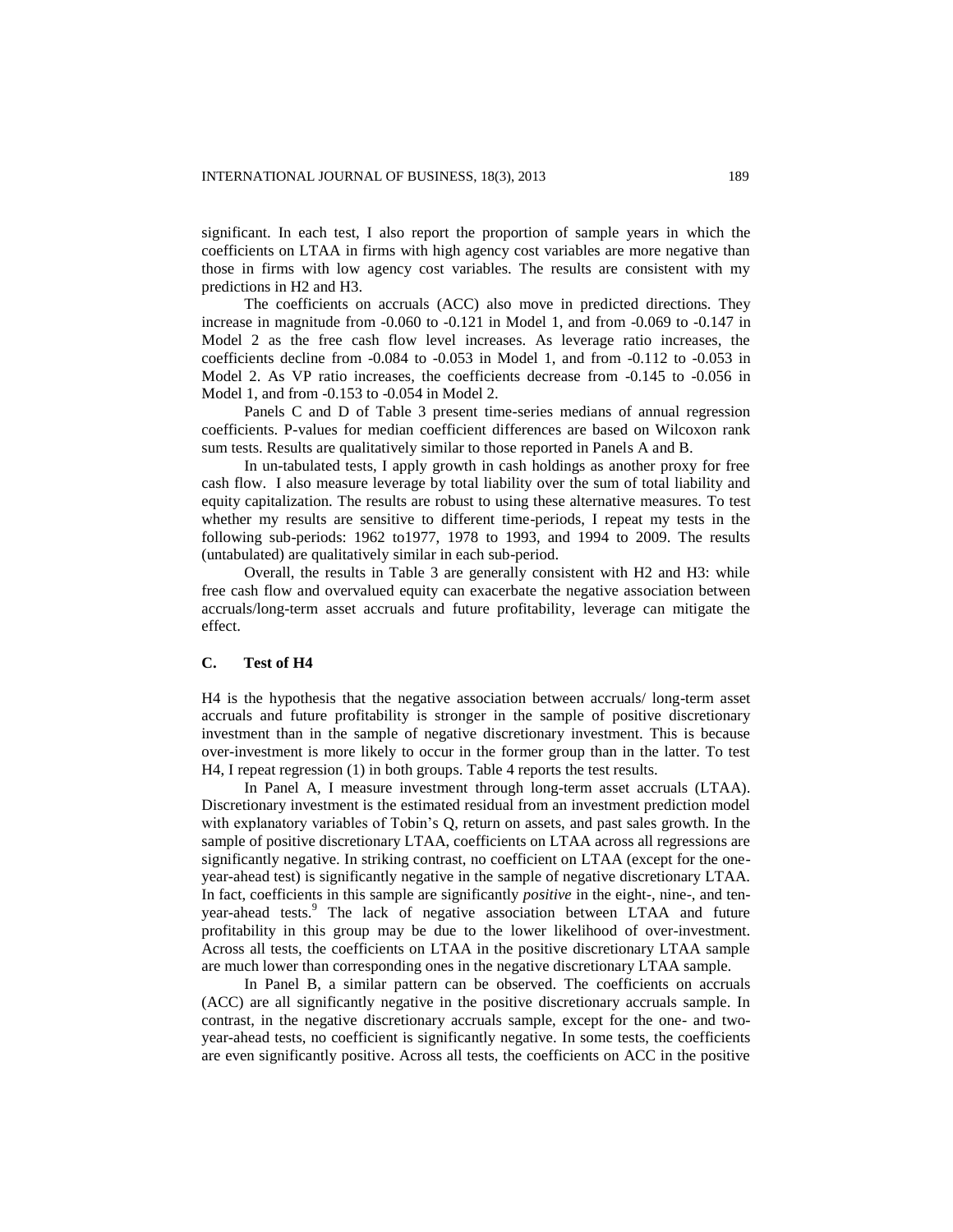discretionary accruals sample are much lower than those in the negative discretionary accruals sample.

In summary, results in both panels support H4 that the negative association between accruals/long-term asst accruals and future profitability is mostly driven by discretionary over-investment. The evidence, however, is inconsistent with explanations from accrual reliability or earnings management.

| $n$ year                                                                      |          |           |                       |                                                                                  | %Years        |          |           |                       |              | %Years        |  |  |
|-------------------------------------------------------------------------------|----------|-----------|-----------------------|----------------------------------------------------------------------------------|---------------|----------|-----------|-----------------------|--------------|---------------|--|--|
| ahead                                                                         | $\alpha$ | $\beta_1$ | $\beta_2$             | $t(\beta_2)$                                                                     | $\beta_2 < 0$ | $\alpha$ | $\beta_1$ | $\beta_2$             | $t(\beta_2)$ | $\beta_2 < 0$ |  |  |
| Panel A: $ROA_{t+n} = \alpha + \beta_1ROA_t + \beta_2LTAA_t + \epsilon_{t+n}$ |          |           |                       |                                                                                  |               |          |           |                       |              |               |  |  |
|                                                                               |          |           | Discretionary LTAA >0 |                                                                                  |               |          |           | Discretionary LTAA <0 |              |               |  |  |
| 1                                                                             | 0.007    | 0.819     | $-0.030$              | $(-5.66)$                                                                        | 82%           | 0.012    | 0.823     | $-0.025$              | $(-2.08)$    | 68%           |  |  |
| $\mathfrak{2}$                                                                | 0.015    | 0.687     | $-0.037$              | $(-7.03)$                                                                        | 86%           | 0.019    | 0.705     | $-0.019$              | $(-1.26)$    | 61%           |  |  |
| 3                                                                             | 0.020    | 0.613     | $-0.042$              | $(-6.88)$                                                                        | 88%           | 0.024    | 0.624     | $-0.005$              | $(-0.27)$    | 51%           |  |  |
| 4                                                                             | 0.025    | 0.555     | $-0.047$              | $(-5.44)$                                                                        | 86%           | 0.026    | 0.576     | $-0.023$              | $(-1.60)$    | 55%           |  |  |
| 5                                                                             | 0.027    | 0.517     | $-0.045$              | $(-3.90)$                                                                        | 78%           | 0.029    | 0.535     | $-0.024$              | $(-1.68)$    | 61%           |  |  |
| 6                                                                             | 0.030    | 0.481     | $-0.042$              | $(-4.31)$                                                                        | 85%           | 0.031    | 0.502     | 0.005                 | (0.35)       | 58%           |  |  |
| 7                                                                             | 0.034    | 0.450     | $-0.042$              | $(-4.91)$                                                                        | 77%           | 0.034    | 0.468     | 0.023                 | (1.76)       | 38%           |  |  |
| 8                                                                             | 0.035    | 0.430     | $-0.047$              | $(-4.63)$                                                                        | 79%           | 0.037    | 0.430     | 0.039                 | (2.24)       | 37%           |  |  |
| 9                                                                             | 0.036    | 0.413     | $-0.048$              | $(-4.55)$                                                                        | 81%           | 0.038    | 0.405     | 0.046                 | (3.68)       | 27%           |  |  |
| 10                                                                            | 0.035    | 0.409     | $-0.043$              | $(-4.12)$                                                                        | 75%           | 0.036    | 0.404     | 0.027                 | (2.43)       | 33%           |  |  |
|                                                                               |          |           |                       | Panel B: $ROA_{t+n} = \alpha + \beta_1ROA_t + \beta_2 ACC_t + \varepsilon_{t+n}$ |               |          |           |                       |              |               |  |  |
|                                                                               |          |           | Discretionary ACC>0   |                                                                                  |               |          |           | Discretionary ACC<0   |              |               |  |  |
| 1                                                                             | 0.003    | 0.844     | $-0.126$              | $(-10.34)$                                                                       | 95%           | 0.009    | 0.813     | $-0.057$              | $(-5.04)$    | 80%           |  |  |
| $\mathfrak{2}$                                                                | 0.010    | 0.721     | $-0.179$              | $(-11.44)$                                                                       | 95%           | 0.020    | 0.681     | $-0.045$              | $(-2.63)$    | 68%           |  |  |
| 3                                                                             | 0.015    | 0.632     | $-0.181$              | $(-12.46)$                                                                       | 98%           | 0.027    | 0.608     | $-0.015$              | $(-0.83)$    | 51%           |  |  |
| 4                                                                             | 0.019    | 0.575     | $-0.191$              | $(-11.97)$                                                                       | 98%           | 0.033    | 0.548     | 0.009                 | (0.59)       | 45%           |  |  |
| 5                                                                             | 0.021    | 0.534     | $-0.181$              | $(-10.21)$                                                                       | 100%          | 0.034    | 0.507     | $-0.008$              | $(-0.35)$    | 49%           |  |  |
| 6                                                                             | 0.024    | 0.507     | $-0.181$              | $(-11.34)$                                                                       | 100%          | 0.037    | 0.479     | 0.003                 | (0.13)       | 40%           |  |  |
| 7                                                                             | 0.028    | 0.469     | $-0.181$              | $(-11.15)$                                                                       | 100%          | 0.039    | 0.460     | 0.013                 | (0.60)       | 38%           |  |  |
| 8                                                                             | 0.029    | 0.443     | $-0.190$              | $(-10.94)$                                                                       | 100%          | 0.046    | 0.425     | 0.072                 | (3.48)       | 32%           |  |  |
| 9                                                                             | 0.031    | 0.422     | $-0.196$              | $(-10.19)$                                                                       | 100%          | 0.047    | 0.395     | 0.059                 | (2.15)       | 38%           |  |  |
| 10                                                                            | 0.031    | 0.416     | $-0.174$              | $(-7.30)$                                                                        | 89%           | 0.044    | 0.399     | 0.073                 | (3.99)       | 25%           |  |  |

**Table 4**  Different implications of positive and negative long-term asset accruals/accruals for future profitability

## **D. Test of H5**

In this subsection, I test whether the negative association between accruals/long-term asset accruals and future profitability is stronger for accruals/long-term asset accruals made in the fourth quarter than in other quarters. The following regression is applied for each fiscal quarter:

$$
ROA_{q+4} = \alpha + \beta_1 ROA_q + \beta_2 NV_q + \varepsilon
$$
 (3)

Reported coefficients are based on the time-series means of annual regression estimates. T-statistics are based on the time-series standard deviation of estimated coefficients. Discretionary LTAA and Discretionary ACC are residuals from a model of discretionary investments that includes Tobin's Q, firm profitability, and past sales growth as explanatory variables. For definitions of other variables, see Table 1.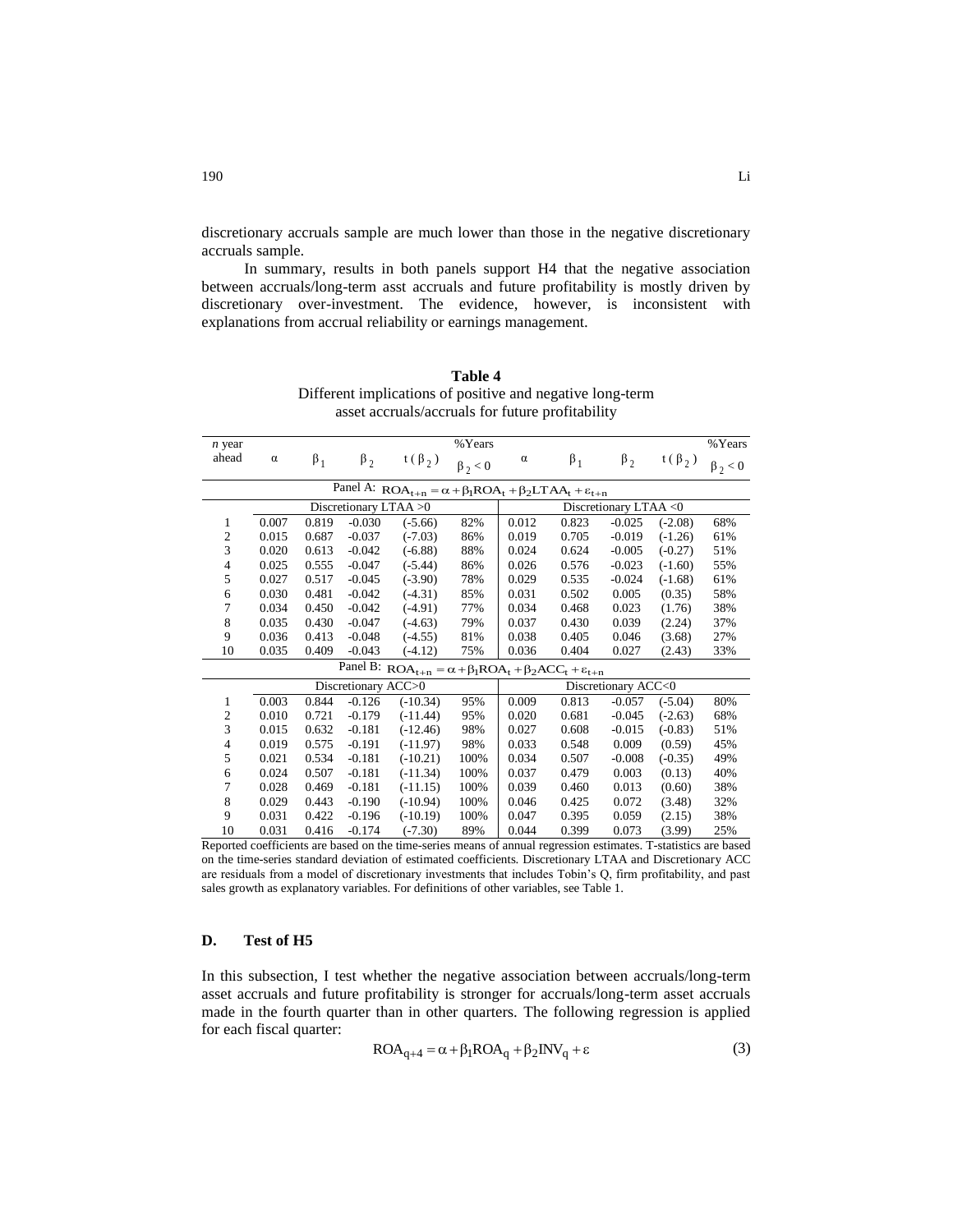|                  |          |           | Panel A    |                                                                   |               | Panel B                                                            |           |            |              |               |  |  |  |
|------------------|----------|-----------|------------|-------------------------------------------------------------------|---------------|--------------------------------------------------------------------|-----------|------------|--------------|---------------|--|--|--|
|                  |          |           |            | $ROA_{q+4} = \alpha + \beta_1ROA_q + \beta_2LTAA_q + \varepsilon$ |               | $ROA_{q+4} = \alpha + \beta_1 ROA_q + \beta_2 ACC_q + \varepsilon$ |           |            |              |               |  |  |  |
| Fiscal           |          |           |            |                                                                   | %Years        |                                                                    |           |            |              | %Years        |  |  |  |
| Quarter          | $\alpha$ | $\beta_1$ | $\beta_2$  | $t(\beta_2)$                                                      | $\beta_2 < 0$ | $\alpha$                                                           | $\beta_1$ | $\beta_2$  | $t(\beta_2)$ | $\beta_2 < 0$ |  |  |  |
|                  |          |           | All Sample |                                                                   |               |                                                                    |           | All Sample |              |               |  |  |  |
| 1                | $-0.002$ | 0.687     | $-0.017$   | $(-2.37)$                                                         | 58%           | $-0.002$                                                           | 0.701     | $-0.044$   | $(-6.24)$    | 88%           |  |  |  |
| $\sqrt{2}$       | $-0.002$ | 0.656     | $-0.027$   | $(-3.30)$                                                         | 75%           | $-0.004$                                                           | 0.674     | $-0.069$   | $(-12.08)$   | 100%          |  |  |  |
| $\sqrt{3}$       | $-0.003$ | 0.614     | $-0.039$   | $(-4.74)$                                                         | 92%           | $-0.004$                                                           | 0.618     | $-0.076$   | $(-7.51)$    | 88%           |  |  |  |
| $\overline{4}$   | $-0.009$ | 0.607     | $-0.068$   | $(-6.90)$                                                         | 83%           | $-0.012$                                                           | 0.601     | $-0.060$   | $(-7.15)$    | 92%           |  |  |  |
| $4 - 1$          |          |           | $-0.050$   | $(-4.92)$                                                         | 76%           |                                                                    |           | $-0.016$   | $(-1.75)$    | 68%           |  |  |  |
|                  |          |           | $-0.053$   | ${0.000}$                                                         |               |                                                                    |           | $-0.017$   | ${0.073}$    |               |  |  |  |
| $4 - 2$          |          |           | $-0.040$   | $(-3.30)$                                                         | 72%           |                                                                    |           | 0.008      | (1.15)       | 40%           |  |  |  |
|                  |          |           | $-0.047$   | ${0.003}$                                                         |               |                                                                    |           | 0.012      | ${0.378}$    |               |  |  |  |
| $4 - 3$          |          |           | $-0.027$   | $(-2.56)$                                                         | 64%           |                                                                    |           | 0.016      | (1.33)       | 44%           |  |  |  |
|                  |          |           | $-0.031$   | ${0.023}$                                                         |               |                                                                    |           | 0.007      | ${0.309}$    |               |  |  |  |
|                  |          |           | LTAA>0     |                                                                   |               | ACC>0                                                              |           |            |              |               |  |  |  |
| 1                | $-0.002$ | 0.723     | $-0.017$   | $(-2.35)$                                                         | 71%           | $-0.001$                                                           | 0.746     | $-0.069$   | $(-6.09)$    | 96%           |  |  |  |
| $\boldsymbol{2}$ | $-0.003$ | 0.711     | $-0.022$   | $(-2.90)$                                                         | 83%           | $-0.004$                                                           | 0.747     | $-0.065$   | $(-5.65)$    | 92%           |  |  |  |
| 3                | $-0.004$ | 0.710     | $-0.026$   | $(-3.47)$                                                         | 71%           | $-0.006$                                                           | 0.727     | $-0.061$   | $(-4.00)$    | 75%           |  |  |  |
| $\overline{4}$   | $-0.008$ | 0.706     | $-0.063$   | $(-4.53)$                                                         | 92%           | $-0.010$                                                           | 0.661     | $-0.110$   | $(-5.45)$    | 92%           |  |  |  |
| $4 - 1$          |          |           | $-0.045$   | $(-3.31)$                                                         | 76%           |                                                                    |           | $-0.040$   | $(-1.82)$    | 60%           |  |  |  |
|                  |          |           | $-0.039$   | ${0.004}$                                                         |               |                                                                    |           | $-0.029$   | ${0.072}$    |               |  |  |  |
| $4 - 2$          |          |           | $-0.040$   | $(-2.63)$                                                         | 64%           |                                                                    |           | $-0.045$   | $(-1.95)$    | 64%           |  |  |  |
|                  |          |           | $-0.027$   | ${0.029}$                                                         |               |                                                                    |           | $-0.049$   | ${0.068}$    |               |  |  |  |
| $4 - 3$          |          |           | $-0.037$   | $(-2.83)$                                                         | 72%           |                                                                    |           | $-0.049$   | $(-2.02)$    | 64%           |  |  |  |
|                  |          |           | $-0.029$   | ${0.008}$                                                         |               |                                                                    |           | $-0.064$   | ${0.055}$    |               |  |  |  |
|                  |          |           | LTAA<0     |                                                                   |               |                                                                    |           | ACC<0      |              |               |  |  |  |
| $\mathbf{1}$     | $-0.002$ | 0.660     | 0.016      | (0.61)                                                            | 38%           | $-0.002$                                                           | 0.659     | $-0.012$   | $(-0.91)$    | 63%           |  |  |  |
| $\sqrt{2}$       | $-0.004$ | 0.602     | $-0.039$   | $(-1.51)$                                                         | 71%           | $-0.004$                                                           | 0.640     | $-0.058$   | $(-5.19)$    | 79%           |  |  |  |
| 3                | $-0.005$ | 0.538     | $-0.085$   | $(-3.45)$                                                         | 75%           | $-0.004$                                                           | 0.579     | $-0.064$   | $(-4.58)$    | 79%           |  |  |  |
| $\overline{4}$   | $-0.013$ | 0.535     | $-0.060$   | $(-2.12)$                                                         | 71%           | $-0.011$                                                           | 0.578     | $-0.027$   | $(-2.21)$    | 71%           |  |  |  |
| $4 - 1$          |          |           | $-0.077$   | $(-2.48)$                                                         | 72%           |                                                                    |           | $-0.014$   | $(-0.94)$    | 64%           |  |  |  |
|                  |          |           | $-0.078$   | ${0.010}$                                                         |               |                                                                    |           | $-0.020$   | ${0.349}$    |               |  |  |  |
| $4 - 2$          |          |           | $-0.021$   | $(-0.78)$                                                         | 56%           |                                                                    |           | 0.030      | (1.73)       | 52%           |  |  |  |
|                  |          |           | $-0.056$   | ${0.162}$                                                         |               |                                                                    |           | $-0.001$   | ${0.284}$    |               |  |  |  |
| $4 - 3$          |          |           | 0.025      | (0.75)                                                            | 44%           |                                                                    |           | 0.037      | (2.02)       | 36%           |  |  |  |
|                  |          |           | 0.022      | ${0.471}$                                                         |               |                                                                    |           | 0.051      | ${0.025}$    |               |  |  |  |

**Table 5**  Implications of fourth-quarter long-term asset accruals/accruals for future profitability

In this table, one-year-ahead quarterly ROA is regressed on current ROA and long-term asset accruals/accruals. Reported coefficients are based on the time-series means of annual regression estimates from 1977 to 2009. "4-1" reports mean and median differences in coefficients before long-term asset accruals/accruals. T-statistics in parentheses are based on the time-series standard deviation of estimated coefficients. P-values from the Wilcoxon rank sum two-sided test are reported in braces { }. Variable definitions:

ROA: Quarterly return on total assets, measured as quarterly earnings (data8) deflated by the average of total assets (data44) at the beginning and end of a fiscal quarter.

LTAA: Quarterly long-term asset accruals, measured as the change in long-term assets (data44 - data40) deflated by average total assets (data44).

ACC:Quarterly accruals, measured as (Δdata 40 - Δdata 36) - (Δdata49 - Δdata45 - Δdata47) - data5, deflated by average total assets (data44).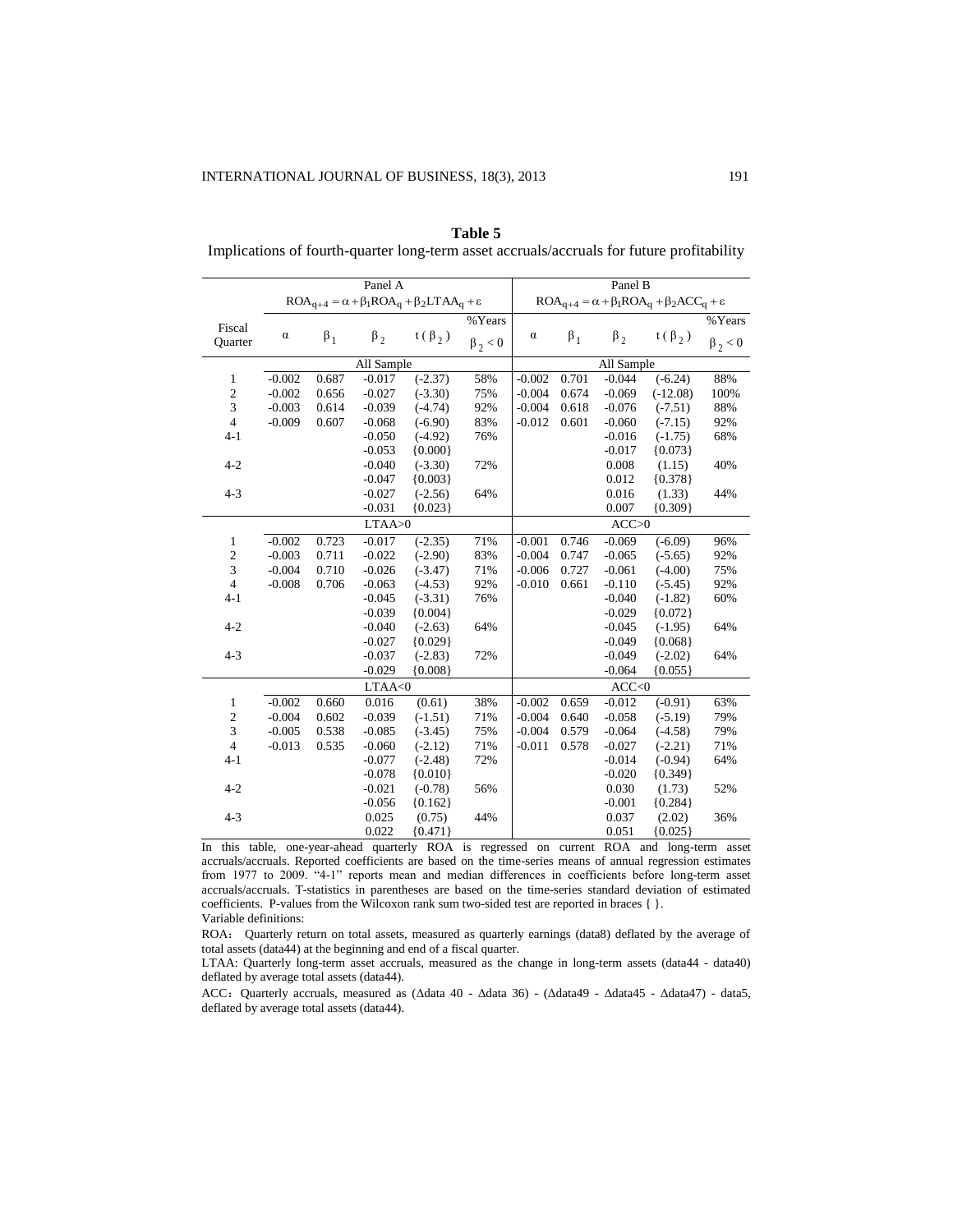Results are presented in Table 5. In Panel A, the negative coefficients on longterm asset accruals (LTAA) increase in magnitude from  $-0.017$  (t =  $-2.37$ ) in the first quarter to  $-0.068$  (t =  $-7.28$ ) in the fourth quarter. In the positive LTAA sample, where over-investment is more likely, the fourth-quarter coefficient on LTAA (-0.063) is much more negative than those in other quarters (-0.017 to -0.026). The differences are significant at the 0.05 level based on t-tests of the means and Wilcoxon rank sum tests of the medians. In contrast, the fourth-quarter coefficient on LTAA in the negative LTAA sample is not the most negative.

In Panel B, the fourth-quarter coefficient on accruals (ACC) is comparable to the second- and third-quarter coefficients but is significantly more negative than the firstquarter coefficient at the 0.10 level. In the positive ACC sample, where overinvestment is more likely, the coefficient on fourth-quarter ACC (-0.110) is more negative than those in other quarters (-0.061 to -0.069) in the positive ACC sample. The difference is significant at both the 0.05 level and the 0.10 level. In the negative ACC sample, where over-investment is less likely, I do not observe this pattern. Overall, the empirical results support H5.

#### **E. Discussions on Other Factors: Diminishing Marginal Returns on Investment, Earnings Management, and Accrual Reliability**

Besides agency costs, there are other factors that may mediate the negative association between accruals/long-term asset accruals and future profitability. Fairfield et al. (2003a) speculate that diminishing marginal returns on investment could contribute to this. Firms that have been enjoying extremely high profitability will draw more competition, which drives down the gap between current profitability and the market average profitability. New capital investments in these firms are, thus, unlikely to sustain the current level of return on investment. The explanation from diminishing marginal returns on investment seems plausible. It should be noted that the overinvestment explanation could even be nested within the diminishing marginal returns on investment, because agency costs could affect investment magnitude. Nonetheless, to find out whether agency costs still mediate the association even after controlling for investment magnitude, I double-sort the sample for each year into 5x5 portfolios based on the levels of current ROA and investment intensity (long-term asset accruals or accruals). Within each of the 25 portfolios, I further sort observations into quintiles based on levels of lagged free cash flow, leverage, or over-valued equity. Within each quintile, I then test the association between accruals/long-term asset accruals and future profitability. This procedure makes sure that each quintile has similar distributions of investment magnitude and current ROA; thus, any difference in the association across quintiles cannot be attributed to diminishing marginal returns on investment. Note that this procedure is biased against finding any mediating effects from agency costs. Untabulated results show that there is still a significant difference in the association across different levels of agency cost factors, as predicted by H2 and H3. This evidence suggests that agency costs may still mediate the negative association beyond the influence from diminishing marginal returns on investment.

Accrual reliability provides another plausible explanation. Richardson et al. (2005) argue that investment would create accruals, and these accruals are unreliable measures of future economic benefits. They claim that the estimation error in accruals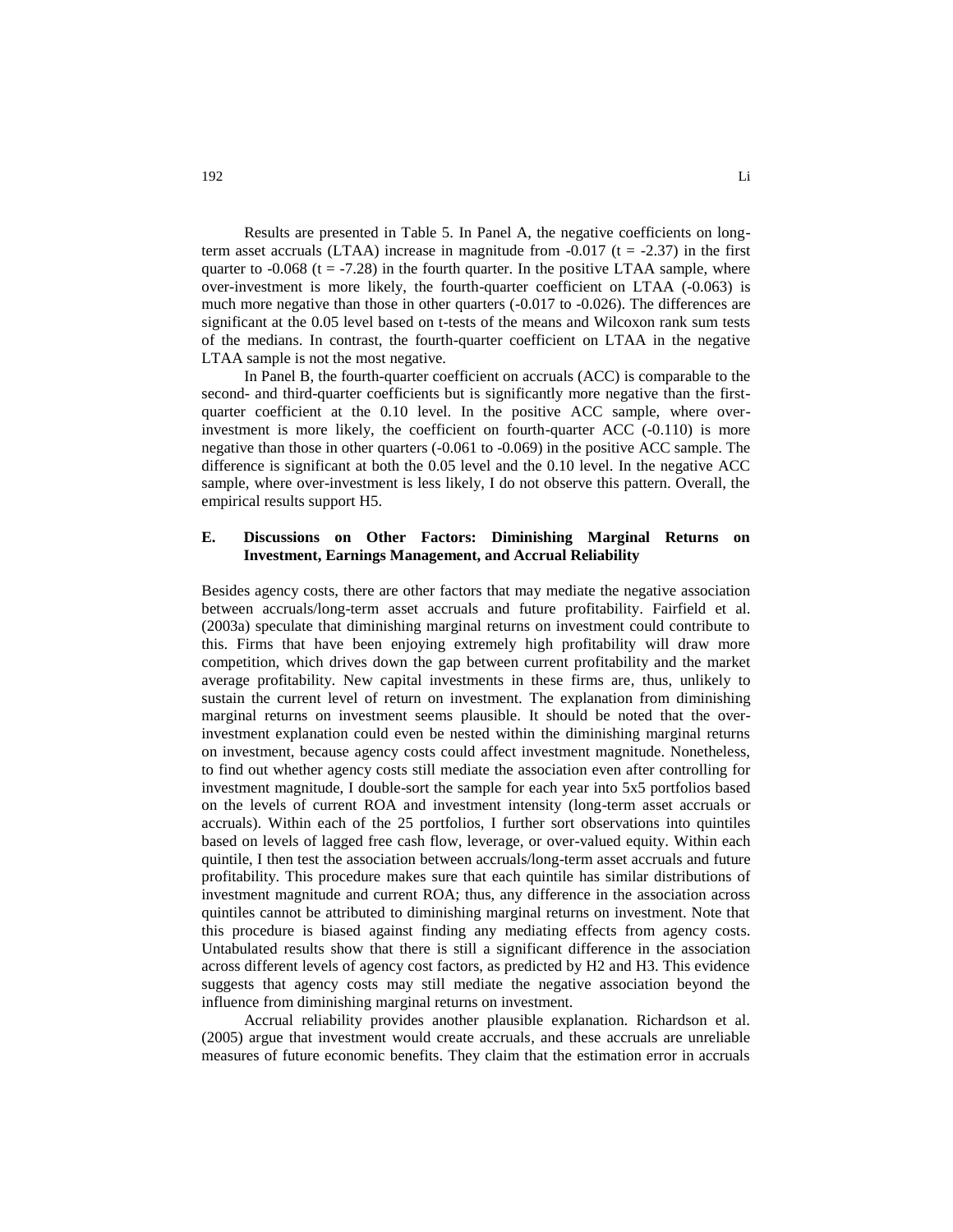causes the negative association described above. If this is the reason, investments in intangible assets that less reliably measure future economic benefits should be more negatively associated with future earnings and returns. However, in untabulated tests I find that investment in intangibles (data33) is less negatively correlated with future profitability than investment in tangible assets, such as PPE. On the other hand, Moon (2001) documents evidence that managers are unlikely to over-invest in intangibles; thus, the paucity of over-investment in intangibles may account for this difference. I have also shown that the negative association exists primarily in the sample of positive discretionary investment but not in the sample of negative discretionary investment. Since accrual unreliability and the associated measurement errors are not limited to the former sample, they are unlikely to be the *sole* cause of the negative association.

Another potential factor that might explain the negative association between accruals/long-term asset accruals and future profitability is earnings management. Xie (2001) finds that the accrual anomaly is driven by discretionary accruals, which he attributes to earnings management. If earnings management is the *sole* cause underlying the negative association between accruals and future profitability, an investment measure that is free of earnings management/estimation error should show no association with future profitability. But when I replace long-term asset accruals with growth in number of employees or investing cash flows, the associations remain significantly negative.

While the above evidence cannot be explained by earnings management or measurement errors *separately*, it may be explained by earnings management and firm over-investment *jointly.* The contracting-based theory of accounting often postulates that managers opportunistically choose particular accounting procedures at the expense of other stake holders. Non-value-maximizing management may portray an optimistic picture of firm performance to justify high levels of investment. Beneish et al. (2012) find that firms with high growth rates are more likely to engage in earnings management. If asset accruals entail more subjectivity and measurement error than liability accruals, they could be easier targets for earnings management. Eventually, the inflated earnings (through inflated accruals) will reverse in the future. Thus, earnings management, measurement error, and over-investment could be complementary, rather than mutually exclusive, explanations. I cannot totally rule out earnings management or measurement error as possible interpretations. The interaction among these analyses may warrant further investigation.

#### **V. CONCLUSION**

This paper represents the first attempt to examine whether agency costs can affect the negative associations between accruals/long-term asset accrual and future profitability. My results show that the associations are, indeed, exacerbated when firms have high free cash flow, low leverage, or over-valued equity, consistent with management empire-building incentives. The negative association is also stronger in the fourth fiscal quarter, when managers are often in a position to either spend the money or "waste" the investment budget. Further analysis reveals that it is the positive discretionary investment sample that drives the negative associations.

My findings may have implications for the accrual anomaly. Xie (2001) finds that the accrual anomaly is driven by discretionary accruals. Specifically, he applies a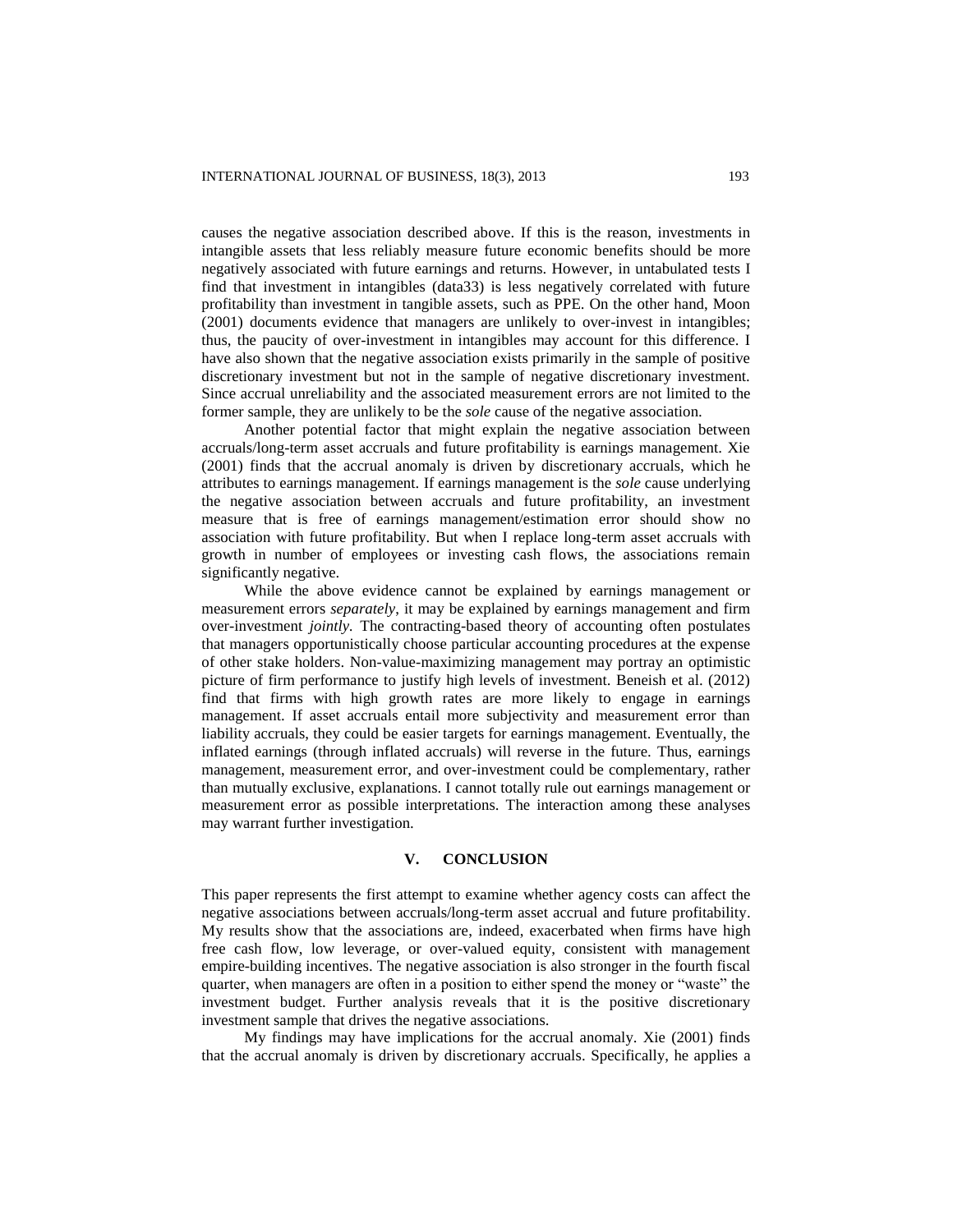modified Jones (1991) model and documents evidence that discretionary accruals are less persistent than non-discretionary accruals in predicting future earnings. While discretionary accruals are often interpreted as a proxy for earnings manipulation, it is interesting to note that explanatory variables that are applied in various versions of the Jones model, such as growth in sales and PPE/total assets, might also proxy for investment opportunities.<sup>10</sup> Thus, it is possible that discretionary accruals actually capture discretionary investment. Future study in this area seems warranted. For example, researchers may follow Liu and Peng (2008) and investigate how corporate governance structures mediate the negative association between accruals/long-term asset accruals and future profitability.

#### **ENDNOTES**

- 1. This paper is based on my dissertation at the University of California, Berkeley. I thank my committee members, Terry Marsh, Sunil Dutta, and Roger Craine for their guidance and help. I would also like to thank workshop participants at UC Berkeley, Singapore Management University, National University of Singapore, George Washington University, Baruch College, HKUST, the 11<sup>th</sup> Int'l Business and Economy Conference, and the 2012 AAA south-western regional conference for their valuable comments. I also benefited from discussions with George Li, Franco Wong, Bok Baik, Tatiana Fedyak, Wenli Huang, and Katherine Gunny. All remaining errors are mine.
- 2. Accruals, also known as working capital accruals, are defined in the accounting literature as firm earnings minus cash flow from operating activities. They could be alternatively measured as the change in noncash working capital minus depreciation expenses.
- 3. Many anecdotes suggest that managers prefer to expand their companies faster than they should. For example, prior to its leveraged buyout (LBO) in 1988, RJR Nabisco's baking unit devised a plan to revamp and modernize its baking facility at a cost of \$2.8 billion. The annual savings from the modernization would have been only \$148 million, providing a pretax return of only 5 percent. After the LBO, the modernization plan was scaled back (*The Wall Street Journal*, March 14, 1989).
- 4. The earnings management literature generally predicts less accrual manipulation in the fourth quarter than in other quarters (e.g., Brown and Pinello, 2007). Thus, evidence in the fourth fiscal quarter can help distinguish between explanations of over-investment and of earnings management.
- 5. On the other hand, the capital rationing theory predicts that high free cash flow and high cash holdings can benefit a firm by reducing the cost of information asymmetry that places a wedge between the costs of internal and external capital. Under this theory, high free cash flow may enable firms to make optimal investments and improve operating performance. Recently, there has been increasing evidence against the capital rationing theory (Kaplan and Zingales, 1997; Cleary, 1999); I, thus, expect the agency cost effect to dominate the rationing effect.
- 6. I start my sample from 1962 because, from that year on, the data is available for a substantial number of firms and also because Compustat data prior to 1962 suffers from serious survivorship bias.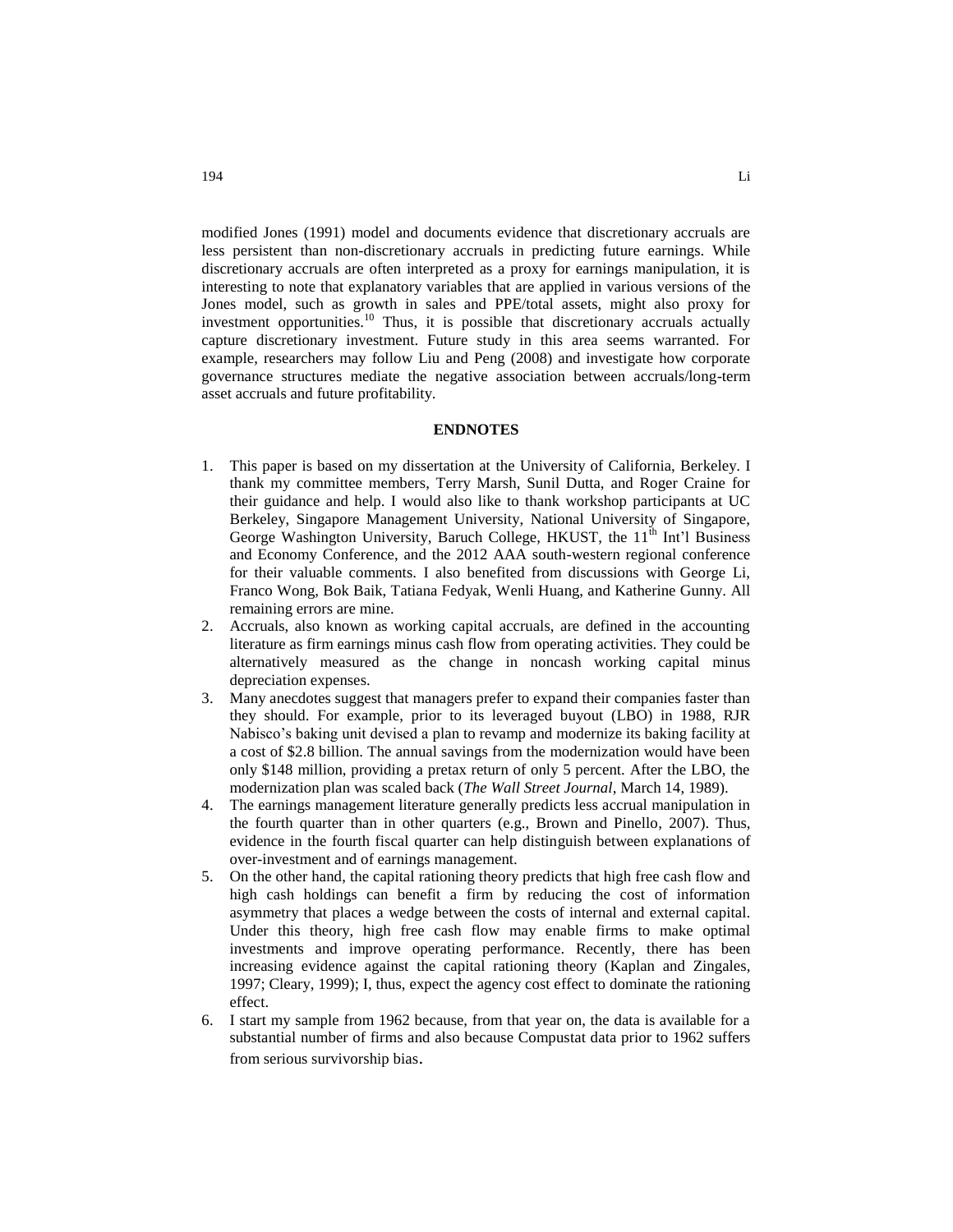- 7. To avoid the effect of outliers, variables are winsorized at the top and bottom 1% values. Following the literature, ROA is winsorized between -1 and 1.
- 8. Investment (accruals) will likely inflate future total assets—the denominator of ROA (Fairfield et al., 2003b). Thus, a negative association between accruals and future ROA could be no more than a mechanical relation. To address this concern, I also examine the impact of accruals/long-term asset accruals on earnings deflated by sales (industry adjusted) and get qualitatively similar results.
- 9. If underinvestment prevails in this group, more investment should improve future profitability, implying positive coefficients on LTAA.
- 10. Shin and Stulz (1996) use growth in sales as a proxy for investment opportunity. Skinner (1993) applies PPE/firm value to proxy for investment opportunity.

#### **REFERENCES**

- Abarbanell, J., and B. Bushee, 1997, "Fundamental Analysis, Future Earnings, and Stock Prices," *Journal of Accounting Research,* 35, 1-24.
- Anderson, C., and L. Garcia-Feijoo, 2006, "Empirical Evidence on Capital Investment, Growth Options, and Security Returns," *Journal of Finance,* 61, 171-194.
- Baker, M., J. Stein, and J.Wurgler, 2003, "When does the Market matter Stock Prices and the Investment of Equity-dependent Firms?" *Quarterly Journal of Economics,* 118, 203-218.
- Beneish, M.D., M.C. Lee, and D.C. Nichols, 2012, "Fraud Detection and Expected Returns," Working Paper.
- Blanchard, O., F. Lopez-de-Silanes, and A. Shleifer, 1994, "What do Firms do with Cash Windfalls?" *Journal of Financial Economics,* 36, 337-360.
- Brown, L., and A.S. Pinello, 2007, "To what extent does the Financial Reporting Process Curb Earnings Surprise Games?" *Journal of Accounting Research,* 45 (5), 947-981.
- Callen, J., J. Livnat, and S. Ryan, 1996, "Capital Expenditures: Value Relevance and Fourth-quarter Effects," *Journal of Financial Statement Analysis* (spring), 13-24.
- Chan, K., N. Jegadeesh, and T. Sougiannis, 2004, "The Accrual Effect on Future Earnings," *Review of Quantitative Finance and Accounting, 22*, 97-121.
- Cleary, S., 1999, "The Relationship between Firm Investment and Financial Status," *Journal of Finance,* 54, 673-692.
- Dechow, P.M., A.P. Hutton, and R.G. Sloan, 1999, "An Empirical Assessment of the Residual Income Valuation Model," *Journal of Accounting and Economics,* 26, 1- 34.
- Dong, M., D. Hirshleifer, S. Richardson, and S. Teoh, 2006, "Does Investor Misvaluation Drive the Takeover Market?" *Journal of Finance,* 61, 725-762.
- Fairfield, P., J. Whisenant, and T. Yohn, 2003a, "Accrued Earnings and Growth: Implications for Future Profitability and Market Mispricing," *Accounting Review,* 78, 353-371.
- Fairfield, P., J. Whisenant, and T. Yohn, 2003b, "The Differential Persistence of Accruals and Cash Flows for Future Operating Income versus Future Profitability," *Review of Accounting Studies,* 8, 221-243.
- Gul, F.A., and J. Tsui, 1998, "A Test of the Free Cash Flow and Debt Monitoring Hypotheses: Evidence from Audit Pricing," *Journal of Accounting and Economics,*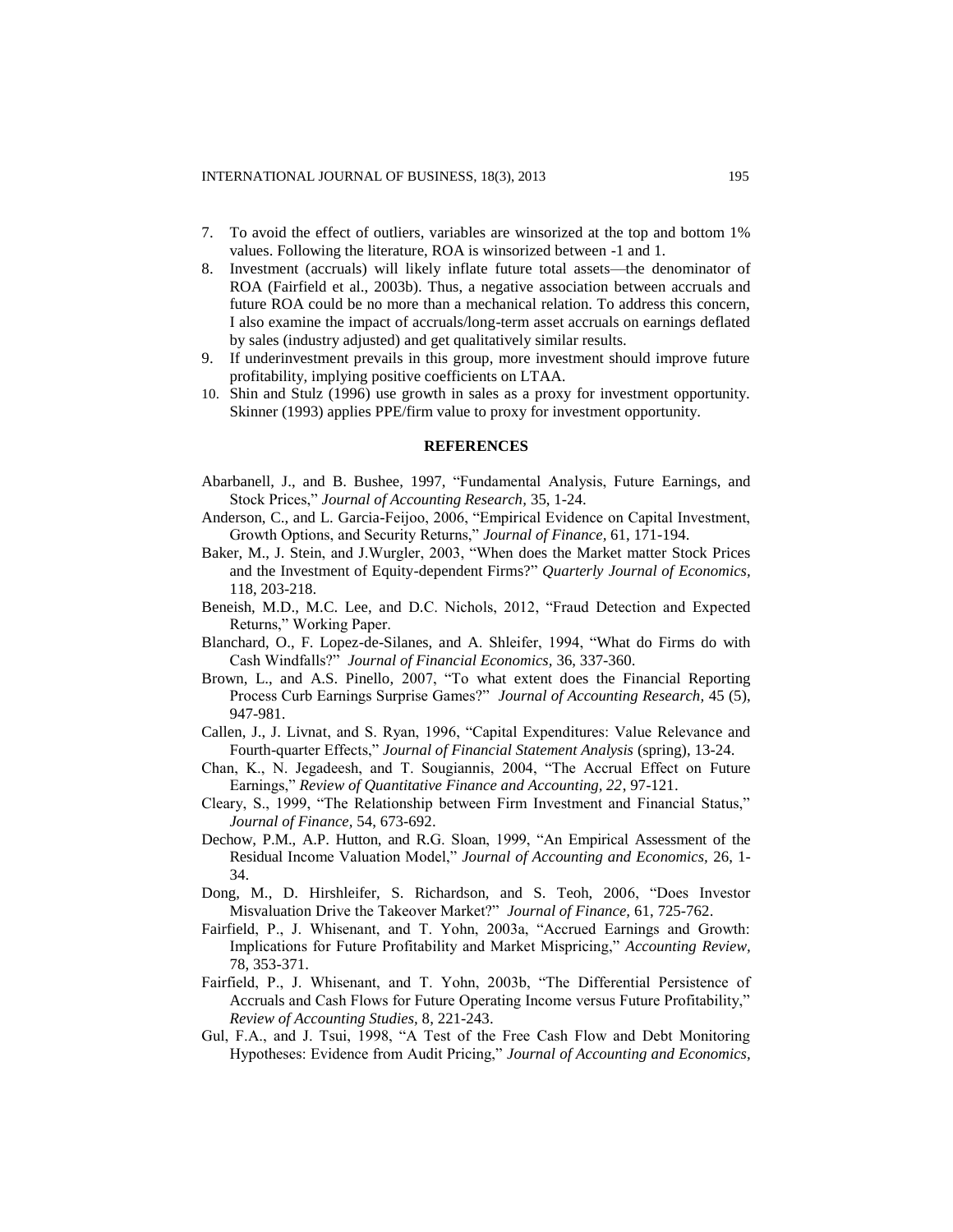24 (2), 19-237.

- Harvey, C., K. Lins, and A. Roper, 2004, "The Effect of Capital Structure When Expected Agency Costs Are Extreme," *[Journal of Financial Economics,](http://ideas.repec.org/s/eee/jfinec.html)* 74, 3-30.
- Hsiao, P., and D. Li, 2013, "Different Capital Investment Measures and Their Association with Future Stock Returns," *International Journal of Business*, 18(2), 99-118.
- Jensen, M., 1986, "Agency Costs of Free Cash Flow, Corporate Finance, and Takeover," *American Economic Review,* 76, 323-329.
- Jensen, M., 2005, "Agency Costs of Overvalued Equity," *Financial Management*, 34, 5-19.
- Jones, J., 1991, "Earnings Management during Import Relief Investigations," *Journal of Accounting Research*, 9, 193-228.
- Kaplan, S., and L. Zingales, 1997, "Do Investment-cashflow Sensitivities Provide Useful Measures of Financial Constraints?" *Quarterly Journal of Economics,* 112, 169-215.
- Kashyap, A., O. Lamont, and J. Stein, 1994, "Credit Conditions and the Cyclical Behavior of Inventories," *Quarterly Journal of Economics,* 109, 565-592.
- Kothari, S.P., E. Loutskina, and V. Nikolaev, 2005, "Agency Theory of Overvalued Equity as an Explanation for the Accrual Anomaly," Working Paper, MIT.
- Lang, L., E. Ofek, and R. Stulz, 1996, "Leverage, Investment, and Firm Growth," *Journal of Financial Economics,* 40, 3-29.
- Lamont, O., 2000, "Investment Plans and Stock Returns," *Journal of Finance*  (December), 2719-2745.
- Liu, Y., and Y. Peng, 2008, "Institutional Investors and Accruals Quality," Working Paper, California State University, Fullerton.
- Lyandres, E., and A. Zhdanov, 2003, "Under-investment or Over-investment? The Effect of Debt Maturity on Investment," Working paper, University of Rochester.
- Moon, D., 2001, "Essays on Ownership Structure and Corporate Policies," Dissertation, City University of New York.
- Ohlson, J., 1995, "Earnings, Book Values and Dividends in Security Valuation," *Contemporary Accounting Research,* 11, 661-687.
- Penman, S., 2001, *Financial Statement Analysis and Security Valuation*, First Edition, New York: Irwin/McGraw-Hill.
- Richardson, S., 2006, "Over-investment of Free Cash Flow," *Review of Accounting Studies,* 11: 159-189.
- Richardson, S., R. Sloan, M. Soliman, and A. Tuna, 2006, "The Implications of Accounting Distortions and Growth for Accruals and Profitability," *Accounting Review,* 81: 713-743.
- Richardson, S., R. Sloan, M. Soliman, and A. Tuna, 2005, ["Accrual Reliability,](http://credit.wharton.upenn.edu/faculty/richardson/RSST.pdf)  [Earnings Persistence and Stock Prices,](http://credit.wharton.upenn.edu/faculty/richardson/RSST.pdf)" *Journal of Accounting and Economics,* 39: 437-485.
- Shin, H., and R. Stulz, 1996, "An Analysis of Divisional Investment Policies," NBER Working Paper.
- Skinner, D., 1993, "The Investment Opportunity Set and Accounting Procedure Choice: Preliminary Evidence," *Journal of Accounting and Economics,* 16, 407-445.
- Sloan, R., 1996, "Do Stock Prices Fully Reflect Information in Accruals and Cash Flows about Future Earnings?" *Accounting Review,* 71, 289-315.